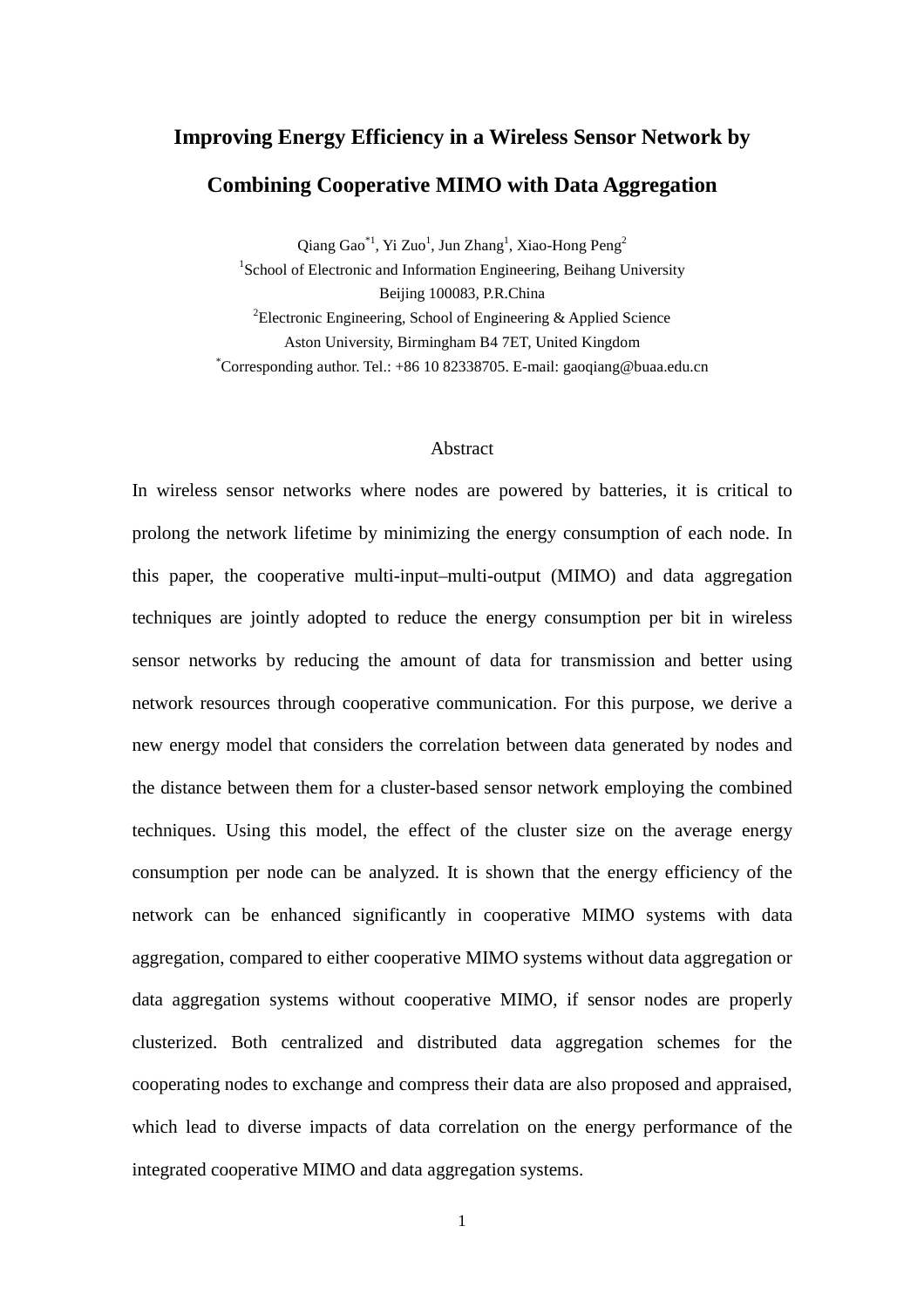*Index Terms*: Cooperative MIMO, data aggregation, energy efficiency, wireless sensor networks.

## I. INTRODUCTION

The wireless sensor networks (WSNs) have received significant attention from researchers as they find applications spanning over vast and varied areas such as habitat monitoring, object tracking, military systems, industrial and home automation [1]. Sensor nodes are typically powered by batteries with a limited lifetime and, in most cases, the batteries cannot be recharged. The energy problem in wireless sensor networks remains as one of the major barriers preventing the complete exploitation of this technology.

To save energy in WSNs, many techniques and protocols have been investigated using different approaches, such as reducing transmit power or condensing data for transmission or the combination of the two. By creating diversity using the multi-input–multi-output (MIMO) technique in a wireless network, less transmit power is required than that in a single-input–single-output (SISO) system under the same bit-error-rate and throughput performance requirements [2]. However, due to size, cost, or hardware limitations, a wireless sensor node is unable to support multiple antennas on its small operation platform. Under this circumstance, the cooperative MIMO technique that exploits distributed single antennas on a group of neighboring nodes is proposed in WSNs to improve energy efficiency via transmit power reduction [3][4][5]. In [3] sensor nodes within a cluster participate in cooperation in order to reduce energy consumption in so called long-haul transmission between clusters. It is shown that over certain distance ranges the total energy consumption can be reduced by joint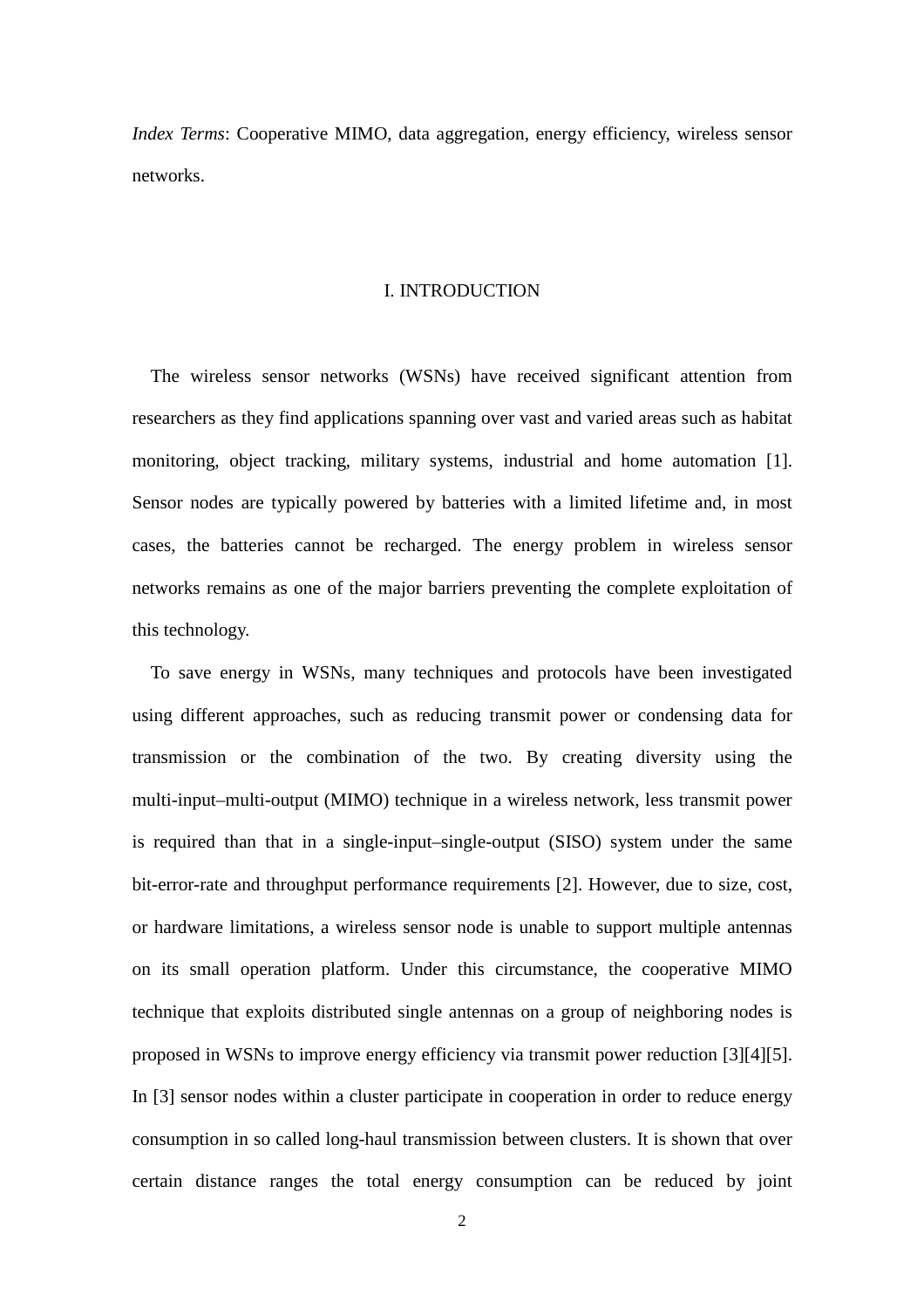information transmission and reception in cooperative MIMO systems, in comparison with non-cooperative or SISO systems. The superiority of cooperative MIMO over SISO in energy efficiency can also be achieved even when the effect of extra training overhead required in MIMO systems and different channel propagation conditions are taken into account [4]. The overall energy consumption of the model proposed in [3] can be further reduced by properly balancing the power allocation between intra-cluster (local) and inter-cluster (long-haul) transmissions [5].

The energy consumed in long-haul transmission can also be saved by applying the data aggregation technique to reduce the amount of data in transmission. In many applications of wireless sensor networks such as environment monitoring, the sensing data from neighboring nodes may be spatially correlated. Data aggregation has been naturally considered as an essential tool to integrate such data to reduce redundancy and minimize the number of transmissions, resulting in lowered energy consumption [6]. In general, some studies that combine data aggregation with other techniques for saving energy in WSNs, such as with cluster-based routing [7], channel assignment [8] and power scheduling [9] protocols, have been reported.

Recently, an approach that combines cooperative MIMO and data aggregation is presented [10] based on the model given in [3]. It examines the effect of the distance of long-haul transmission on the energy efficiency of the network and has demonstrated that the total energy consumption can be further reduced by jointly considering both cooperative MIMO and data aggregation. However, most results of this work are based on a cluster of no more than two sensor nodes, thus it is difficult to properly gauge the impact of data aggregation within the cluster and to discriminate between different aggregation schemes. Furthermore, when the size of a WSN in terms of the number of sensor nodes is given and the long-haul transmission distance is fixed (which is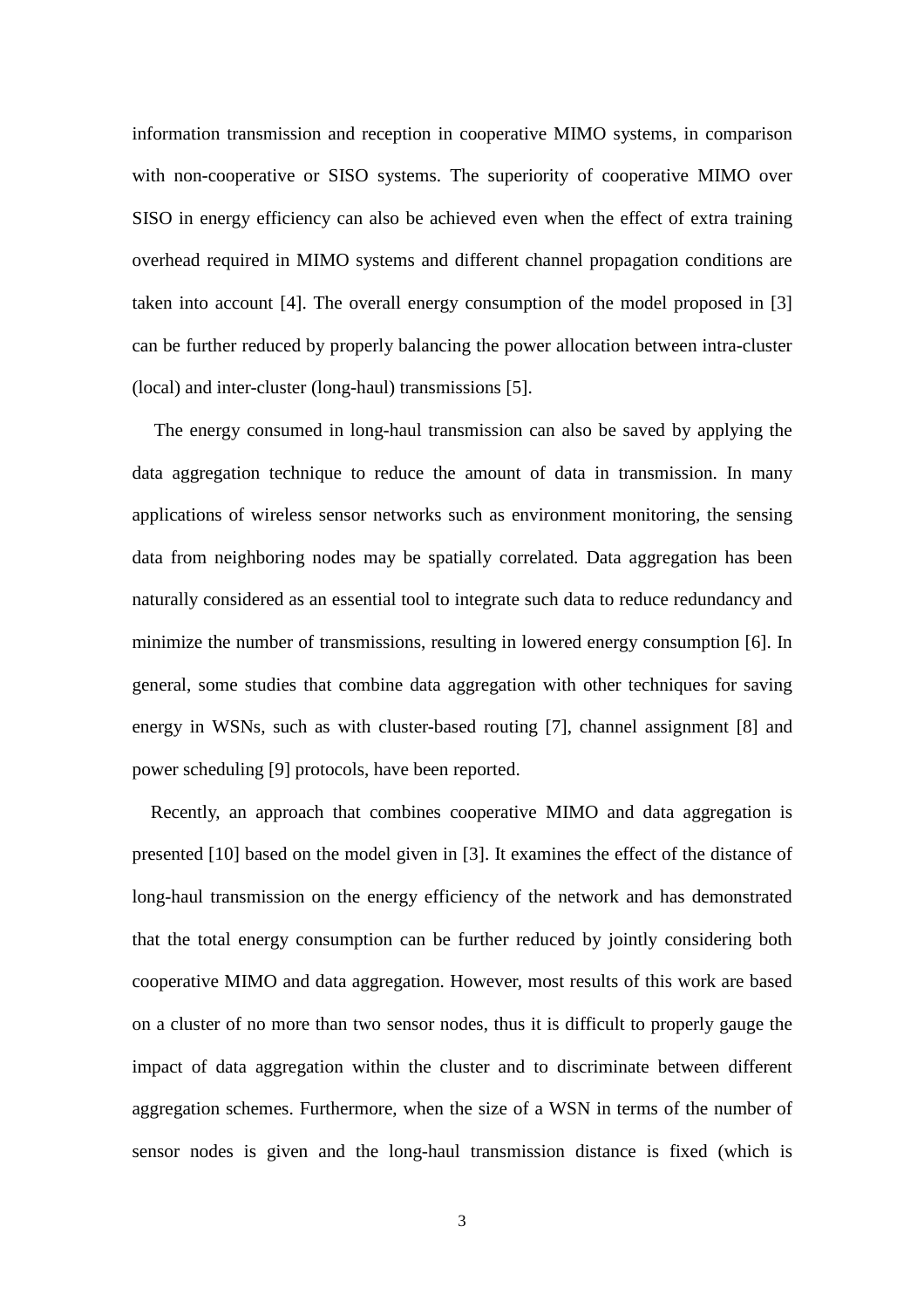normally the case once a sensor network is deployed), it is always desirable to find a way to maximize the energy efficiency by choosing appropriate cluster sizes. Therefore, the scheme presented in [10] is limited in carrying out such an investigation.

In fact, correlation between the data collected by sensor nodes is related to the distance between these nodes. Consequently, the cluster size chosen for a network can affect both the amount of data that can be compressed and the energy consumption of cooperative communication within the cluster. This observation leads naturally to the consideration in this paper to optimize the cluster size, which can effectively deal with the energy efficiency problems in combining data aggregation with cooperative communication. This is also the major difference between our work and what is presented in [10] where only a data compression ratio between two nodes is assumed without considering the effect of the distance distribution of sensor nodes on data correlation.

In this paper, we propose a framework for improving energy efficiency in WSNs, in which both cooperative MIMO and data aggregation techniques are jointly investigated and the average energy consumption per node required to send a given number of bits is minimized through the optimization of the cluster size. Fig. 1 illustrates an overview of this framework, where local communication required by both cooperative MIMO and data aggregation takes place within each of the clusters indicated and long-haul communication for cooperative MIMO occurs between one cluster and the access point (AP) in the air. During local communication, the data aggregation method is used to exploit the information generated through data exchanges among the nodes (this process is originally designed for the purpose of cooperative MIMO), in order to reduce the redundancy of the data. The data aggregation method adds no extra energy consumption to the local communication process and, instead, can reduce the amount of data or save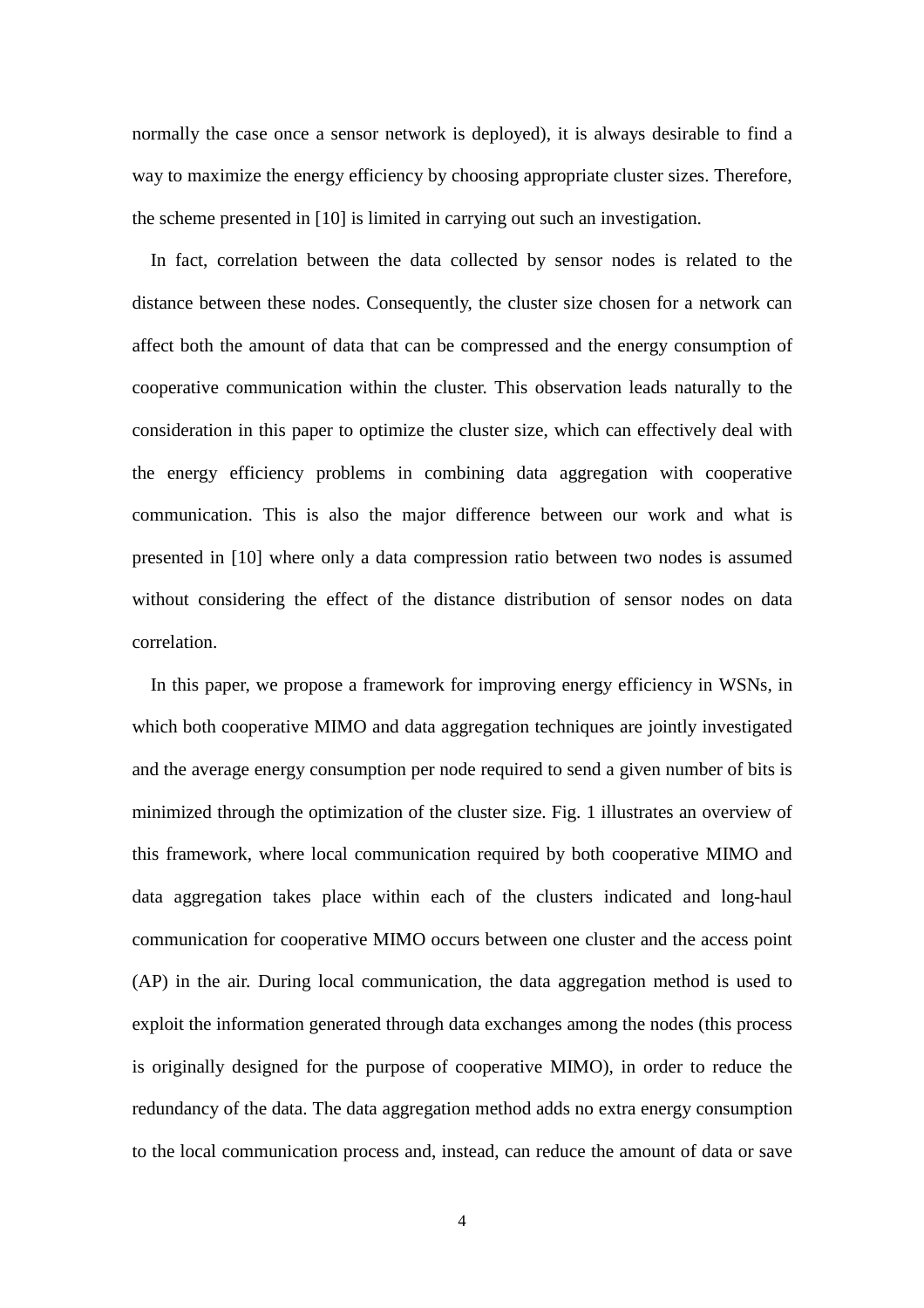energy consumption for long-haul communication. Overall, this combined approach, namely cooperative MIMO systems with data aggregation (CMIMO-A), can save energy consumption mainly for long-haul communication in two ways: by reducing transmit power through employing cooperative MIMO and by condensing data through data aggregation. For data aggregation, two different schemes, namely, centralized and distributed, are introduced and their performance in terms of energy efficiency versus the degree of spatial correlation in data is also examined.

The remainder of this paper is organized as follows. In Section II, the energy consumption model for cooperative MIMO systems with data aggregation is proposed and both centralized and distributed data aggregation schemes are presented. In Section III, the average energy consumption per node is minimized and the optimal cluster size is obtained through numerical methods. The energy efficiency performance of both data aggregation schemes is evaluated. Finally, the paper is concluded in Section IV.

## II. ENERGY MODEL

In this section we present an energy model for cooperative MIMO systems with data aggregation. As explained previously, the model is built upon a cluster-based sensor network, which is distinct from those used in [3] and [10].

Referring to Fig. 1, the sensor nodes are uniformly distributed in the region with nodal density  $\rho$  and subjected to strict energy constraints. The nodes are self-organized into clusters and cooperate on data transmission to the AP. We assume that each cluster consists of  $n$  sensor nodes (i.e. the cluster size is  $n$ ), and that the amount of data sensed by each node is *L* bits within a defined period of time. Since the nodes in the same cluster are closely spaced, the data sensed by them are correlated. Through the aggregation process data are compressed as a result of exploiting their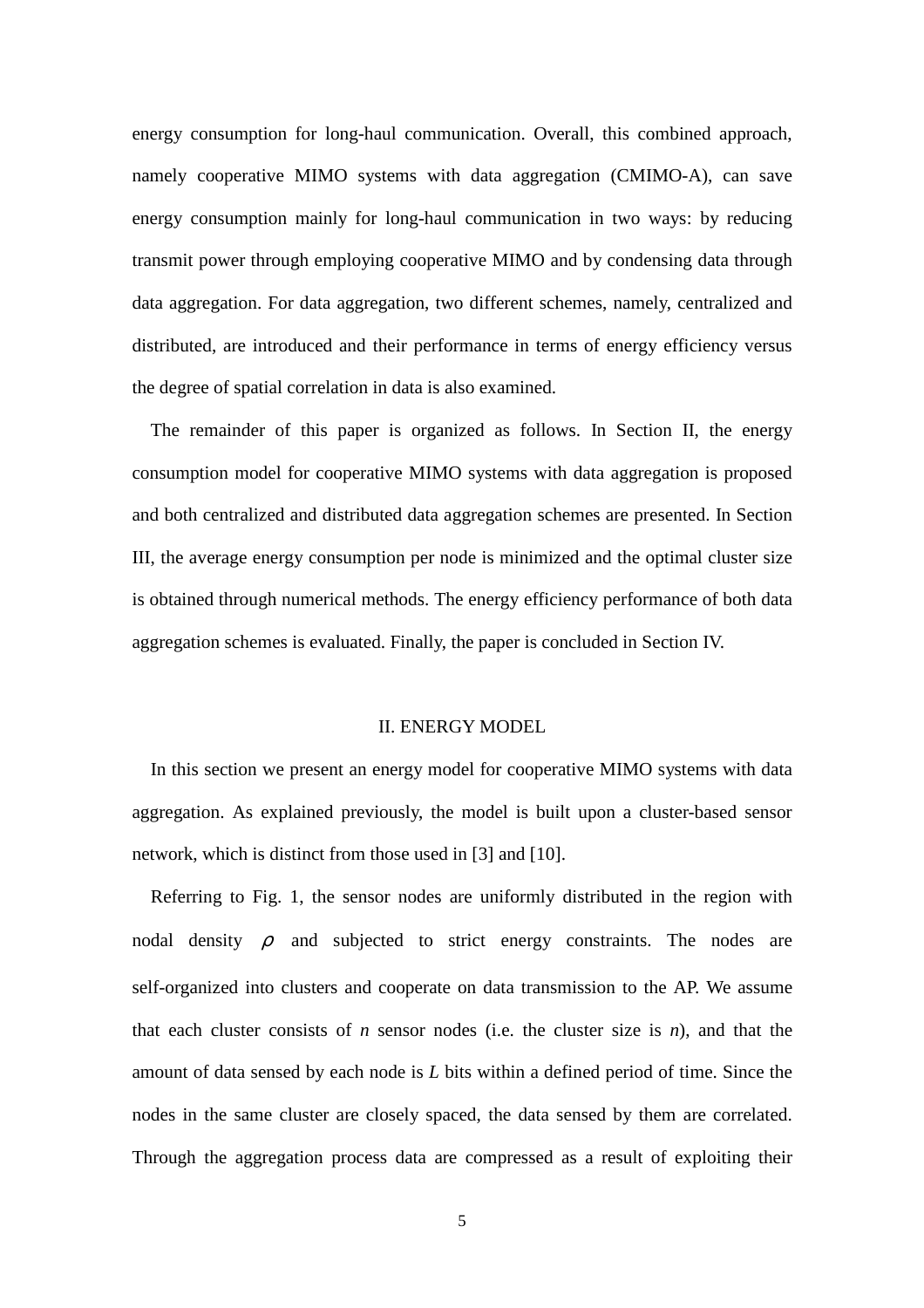correlation properties and consequently much less data needs to be transmitted from the cluster to the remote AP. We assume that each node in the wireless sensor network is equipped with a single antenna due to the limited physical size. The individual nodes with a single antenna in the same cluster transmit information cooperatively to the AP. For simplicity, we assume that the AP is also equipped with a single antenna. The nodes in a cluster and the AP form a cooperative multi-input–single-output (MISO) system. As MISO is a variation of MIMO, we choose to use the term MIMO or cooperative MIMO thereafter in the paper to describe this scenario and this does not affect the conclusion we draw with regard to the performance comparison with the SISO system.

 The communication based on cooperative MIMO with data aggregation can be divided into two steps: local communication and long-haul communication. During local communication, sensor nodes in the same cluster exchange their data with each other or via a central node for the preparation of cooperative transmission in the next step and, at the same time, data are compressed during the exchange procedure using appropriate aggregation schemes, and then distributed to individual nodes. During long-haul communication, individual nodes transmit the compressed data concurrently over the wireless channel to the AP using a space-time block coding scheme.

A square-law path loss with additive white Gauss noise (AWGN) is assumed for local communication, while for long-haul communication, a Rayleigh-fading channel with square law path loss is assumed. We adopt orthogonal space time block coding (STBC) in long-haul cooperative communication and the channel is assumed constant during the transmission of each orthogonal STBC codeword. The channel gain of the Rayleigh-fading channel between a transmitting node and a receiving node is a scalar. Therefore, the fading factors of the cooperative MIMO channel can be represented as a scalar matrix. In other words, the signal is attenuated further on top of the square-law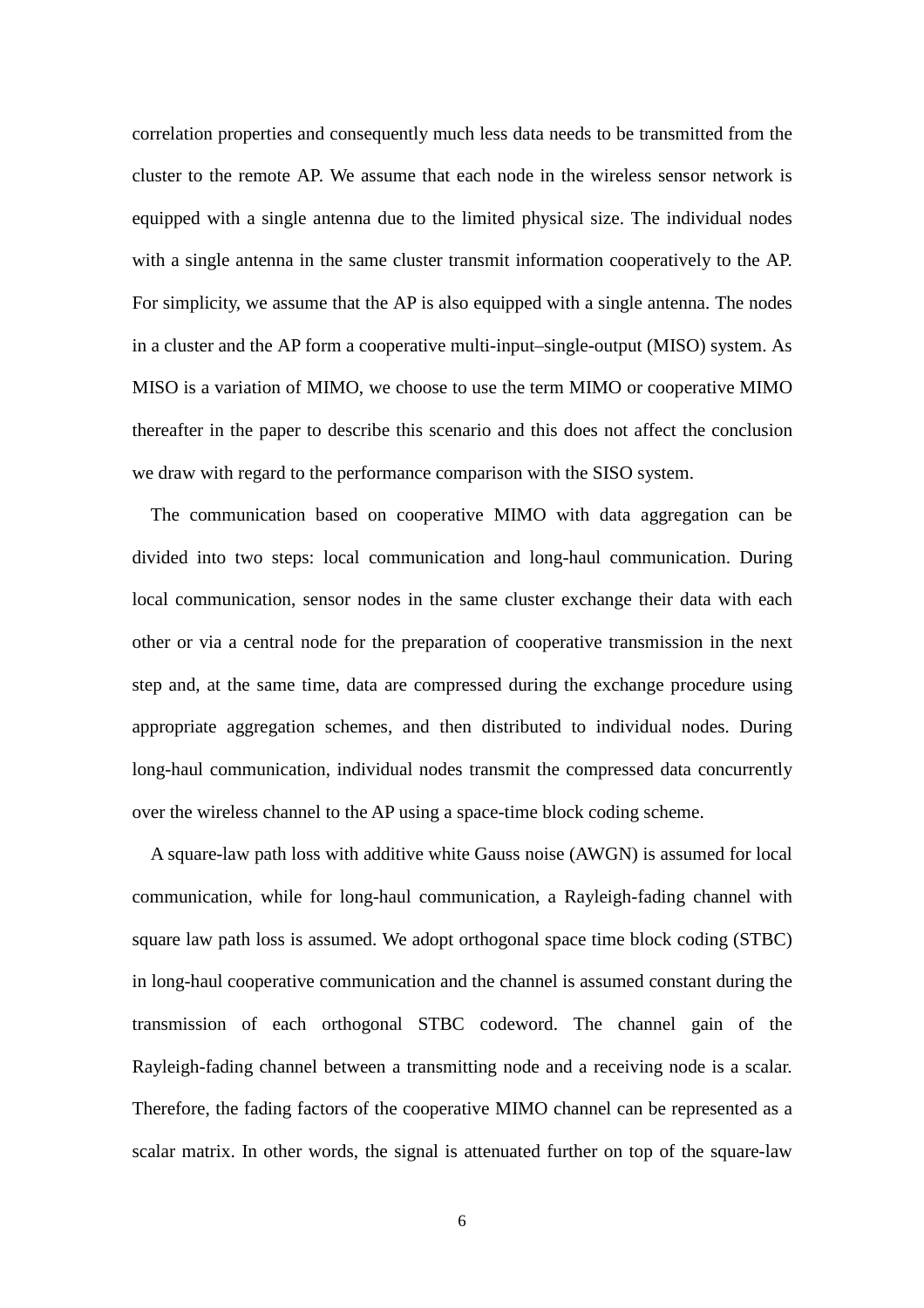path loss by a scalar fading matrix **H**, in which each entry is a zero-mean circulant symmetric complex Gaussian (ZMCSCG) random variable with unit variance [2].

The total energy consumption for transmitting *L* bits from each of the *n* nodes in a cluster to the AP,  $E_{tot}$ , can be divided into two components: the energy consumption of local communication for data exchange and compression,  $E_{\text{intra}}$ , and the energy consumption of long-haul communication for cooperatively transmitting the compressed data by the nodes in a cluster to the AP,  $E_{\text{th}}$ , which is given by

$$
E_{\text{tot}} = E_{\text{intra}} + E_{\text{lh}} \tag{1}
$$

## *A. Energy consumption of local communication E*intra

We propose two data aggregation schemes in a CMIMO-A system that provide different ways for nodes to exchange and compress their data and result in different forms of energy consumption in local communication. One is the centralized data aggregation scheme (CAS), in which a central node of a cluster collects data sensed by all the nodes in the cluster, integrates and compresses the data, and then distributes the compressed data back to the nodes. The other is the distributed data aggregation scheme (DAS), in which each node exchanges its data with all other nodes in a cluster and then compresses the data separately. The energy consumption for local communication,  $E_{\text{intra}}$ , depends on the aggregation scheme used.

## *1) Centralized data aggregation scheme*

The centralized data aggregation scheme works in three phases as follows:

*Gathering phase:* The nodes in a cluster use different time slots to transmit their raw sensing data to a central node with a data rate  $R_{\text{intra}}$ . The central node can be any node in the cluster but normally the node located at the center of the cluster is chosen for this role.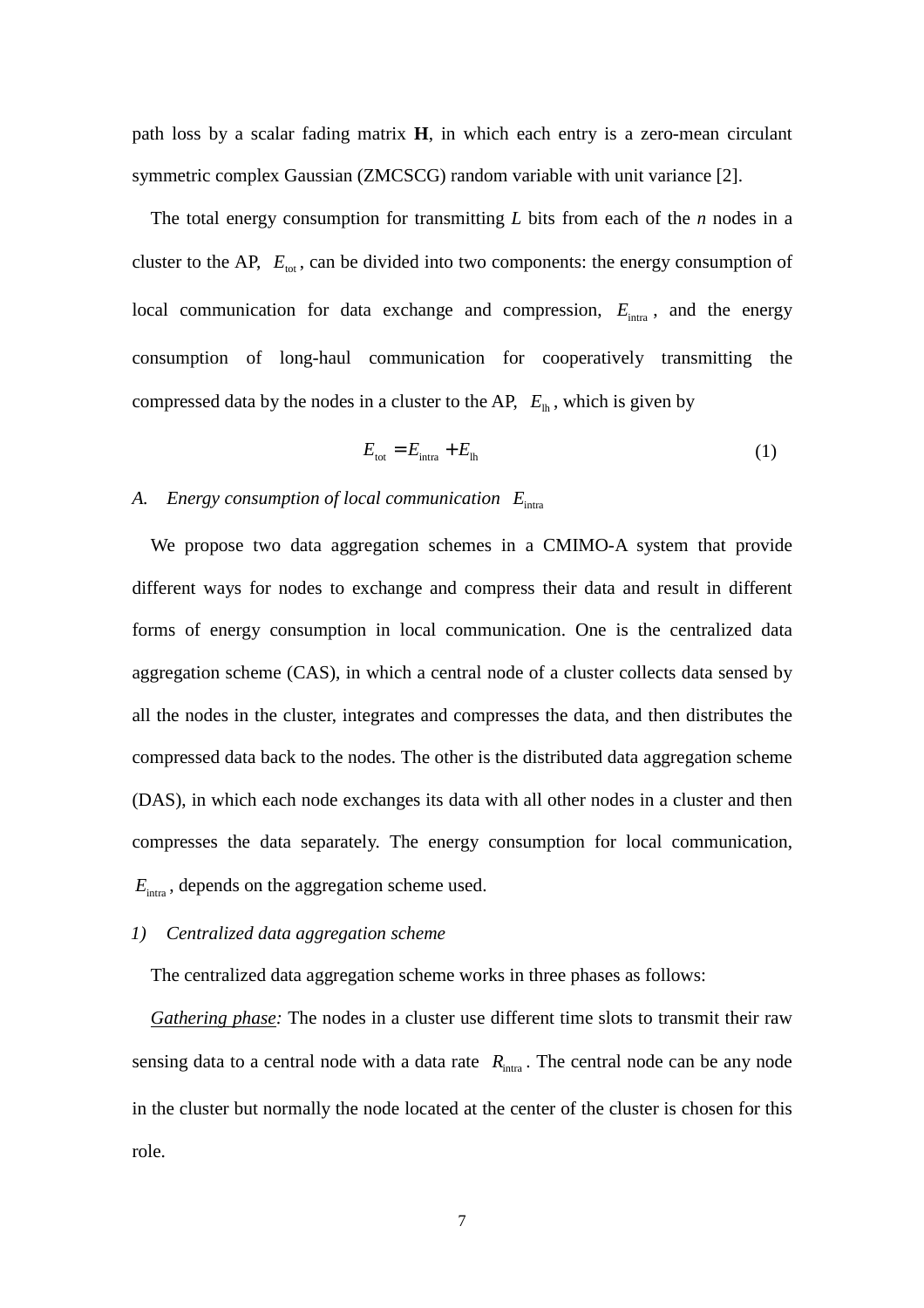*Compressing phase:* As the data sensed by different sensor nodes within a cluster are correlated due to the relatively small spatial arrangement, some redundancy can be taken off from them through compression at the central node alongside the process of data integration in this phase. The degree of correlation in the data from different nodes is a function of the distance between them, thus the size of the cluster has an impact on the compression efficiency of the cluster.

*Broadcasting phase:* The central node broadcasts the compressed and integrated data to the nodes within the same cluster at the same data rate as used in the gathering phase. All the nodes in the cluster receive the data simultaneously.

The energy consumption of the CAS in a cluster is the sum of the energy consumed in the three phases, which is given by

$$
E_{\text{intra}} = E_{\text{ga}}^{\text{CAS}} + E_{\text{comp}}^{\text{CAS}} + E_{\text{bro}}^{\text{CAS}} \tag{2}
$$

where  $E_{\text{ga}}^{\text{CAS}}$ ,  $E_{\text{comp}}^{\text{CAS}}$  and  $E_{\text{bro}}^{\text{CAS}}$  are the energy consumptions of the gathering, compressing and broadcasting phase in the CAS, respectively.

To maintain the efficiency of the model, baseband signal processing overheads and corresponding energy consumptions from coding and digital modulation are omitted here. The energy dissipated in the gathering phase can be divided into two main components: the energy consumption of the power amplifier and the energy consumption of all other circuit blocks, i.e.

$$
E_{\rm ga}^{\rm CAS} = (n-1) P_{\rm SISO}^d \frac{L}{R_{\rm intra}} + (n-1)(P_T + P_R) \frac{L}{R_{\rm intra}}
$$
 (3)

where  $P_{\text{SISO}}^d$  denotes the power consumption of the power amplifier at the transmitter side,  $P_T$  and  $P_R$  are the power consumptions of circuit blocks at the transmitter side and the receiver side, respectively. The transmission data rate is given by  $R_{\text{intra}} = b \cdot B$ with *b* the constellation size (bits per symbol) and *B* the modulation bandwidth.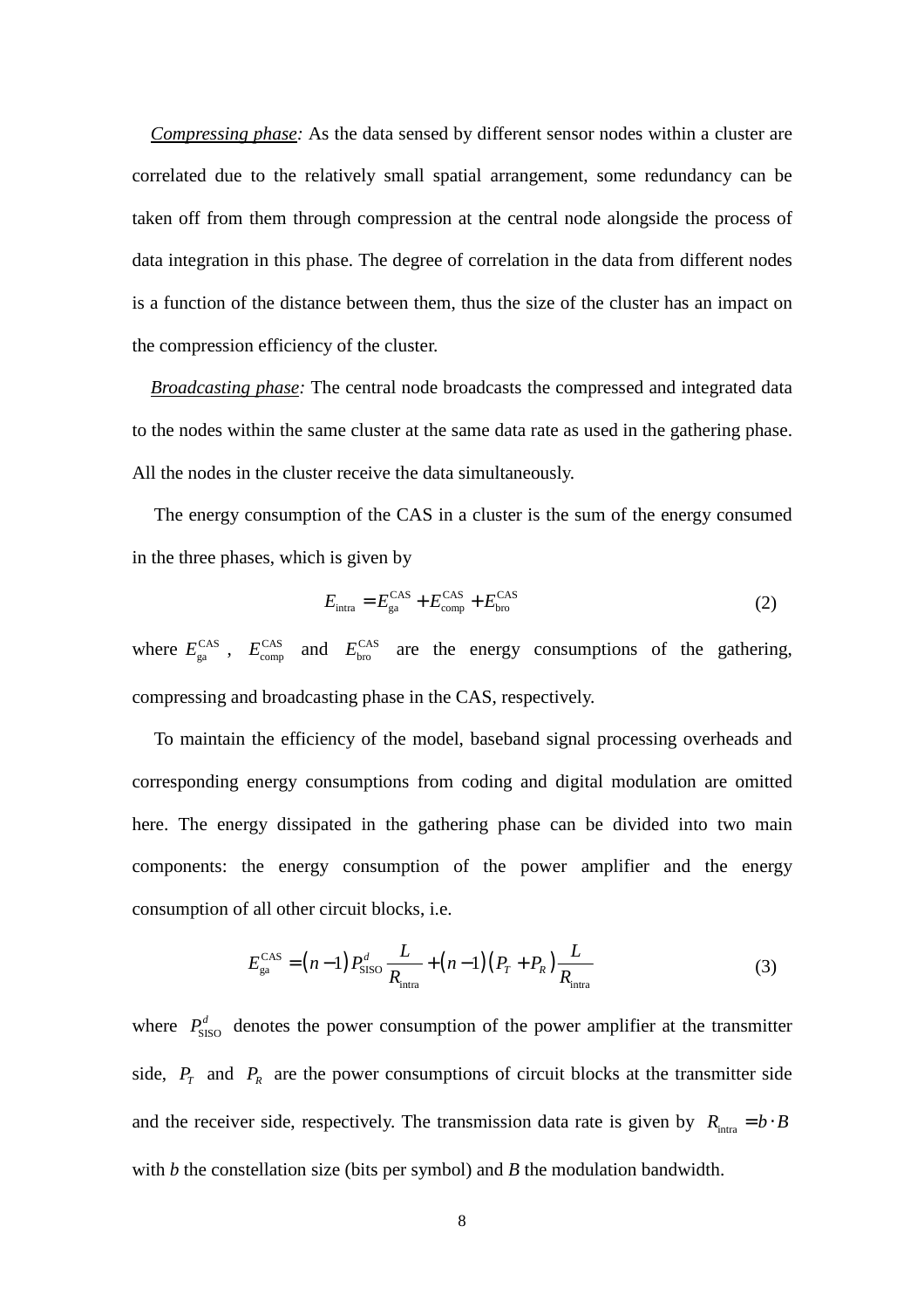The power consumption of the power amplifier,  $P_{\text{SISO}}^d$ , can be calculated based on the link budget relationship [11], [12]. Specifically, when the channel experiences only a square-law path loss, we have

$$
P_{\text{SISO}}^d = (1+\alpha)E_{\text{intra}}^b R_{\text{intra}} \frac{(4\pi)^2 d^2}{G_f G_r \lambda^2} M_I N_f
$$
 (4)

Here  $\alpha = (\xi/\eta) - 1$  with  $\xi$  the peak to average ratio (PAR) and  $\eta$  the drain efficiency of the RF power amplifier. The energy per bit required for a given BER requirement is represented by  $E_{\text{intra}}^b$ . For simplicity, we approximate all the clusters with a circular area of the same size and the radius of the circular area is used as the transmission distance, denoted by *d*, for all the nodes in a cluster to exchange their data through a central node. Also in (4),  $G_t$  and  $G_r$  are the transmitter and receiver antenna gains, respectively,  $\lambda$  is the carrier wavelength,  $M_l$  is the link margin compensating the hardware process variations and other additive background noise or interference,  $N_f$  is the receiver noise level defined as  $N_f = N_r/N_0$  with  $N_r$  the power spectral density (PSD) of the total effective noise at the receiver input and  $N_0$ the single-sided thermal noise PSD at the room temperature.

The PAR  $\xi$  depends on the modulation scheme used and the associated constellation size *b* . Multi-quadrature amplitude modulation (MQAM) is used for local communication, thus we have [13]

$$
\xi = 3 \left[ \frac{2^{\frac{b}{2}} - 1}{2^{\frac{b}{2}} + 1} \right]
$$
 (5)

In order to obtain  $P_{\text{SISO}}^d$ , the power consumption of the power amplifier, the energy per bit  $E_{\text{intra}}^b$  required for a given BER,  $\mathcal{E}_{\text{intra}}^b$ , needs to be determined. The average BER of a SISO with MQAM when  $b = 2$  is given by [11]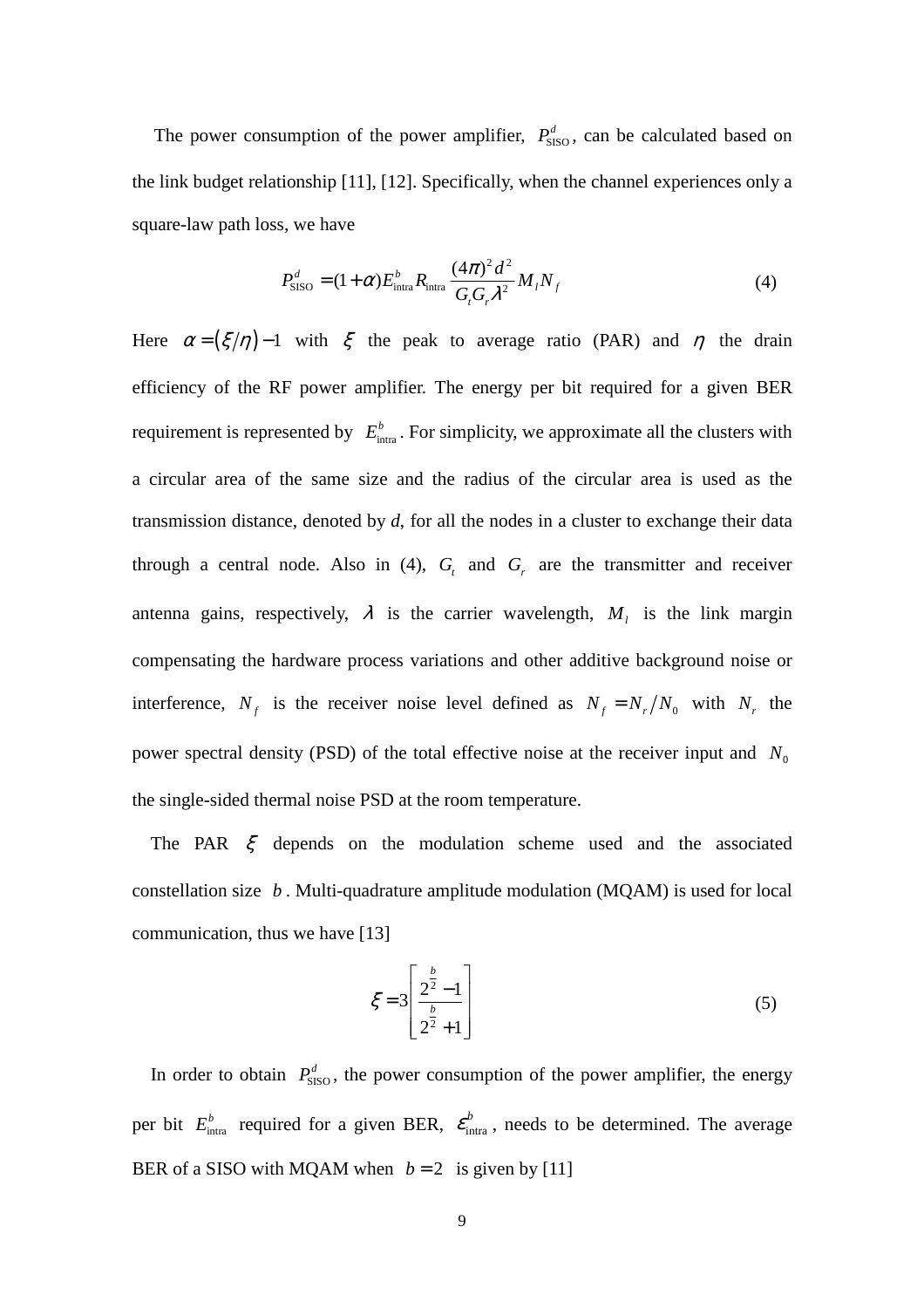$$
\varepsilon_{\text{intra}}^b \approx \mathcal{Q}\left(\sqrt{2\gamma_{\text{intra}}}\right) \tag{6}
$$

where  $Q(x)$  is the *Q*-function, defined as  $Q(x) = (1/\sqrt{2\pi}) \int_x^{\infty} e^{-t^2/2} dt$ , and  $\gamma_{\text{intra}}$ denotes the instantaneous received SNR, which can be written as

$$
\gamma_{\text{intra}} = \frac{E_{\text{intra}}^b}{N_0} \tag{7}
$$

We can substitute (7) into (6), and then invert the formula to obtain the required  $E_{\text{intra}}^b$ for the given  $\varepsilon_{\text{intra}}^b$ .

The energy dissipated in compressing phase is given by

$$
E_{\rm comp}^{\rm CAS} = nLE_{\rm comp} \tag{8}
$$

where  $E_{\text{comp}}$  denotes the energy cost per bit for data compression.

The energy dissipated in broadcasting phase is also contributed by the power amplifier and other circuitry, which is given by

$$
E_{\text{bro}}^{\text{CAS}} = P_{\text{SISO}}^d \frac{I_n}{R_{\text{intra}}} + \left( q(n)P_T + (n-1)P_R \right) \frac{I_n}{R_{\text{intra}}}
$$
(9)

For (9) to be valid when *n* is any positive integer, a binary function  $q(n)$  is defined as:

$$
q(n) = \begin{cases} 0 & n = 1 \\ 1 & n \ge 2 \end{cases}
$$

 $I_n$  is the total amount of data after data compression in a cluster with *n* nodes and the general expression of  $I_n$  is application-dependent. To calculate  $I_n$ , an empirical data-set pertaining to rainfall [14] is adopted in this paper. The total amount of compressed data generated by a set of *n* nodes after lossless compression can be calculated approximately by an iterative formula as follows:

$$
I_i = I_{i-1} + \left[1 - \frac{1}{\left(d_i/c + 1\right)}\right]L, \quad i = 2, 3, \cdots, n
$$
\n(10)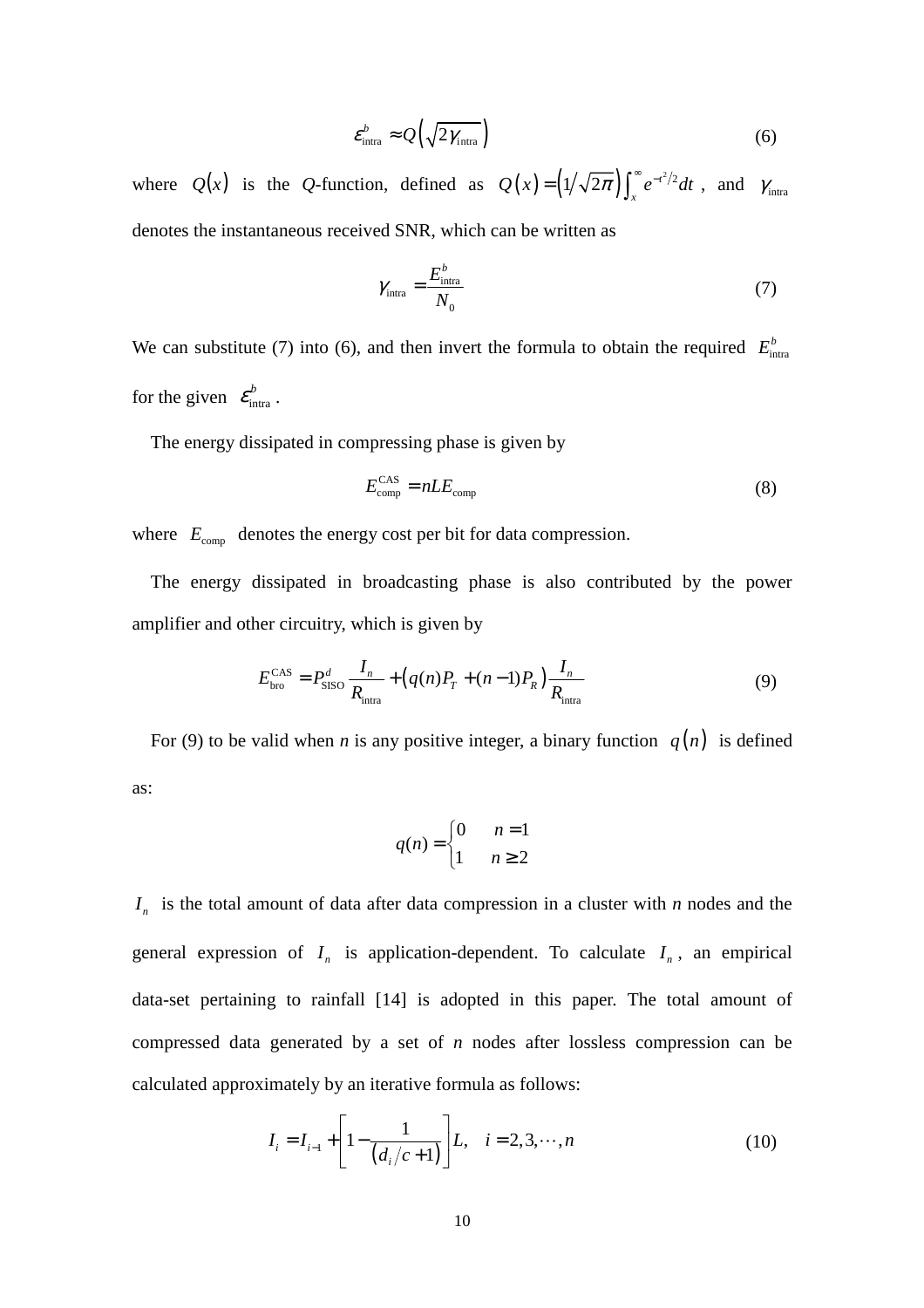where  $c$  is a constant and represents the degree of spatial correlation in the data and  $d_i$ is the minimum distance between the new source node (the *i*-th node) and the existing set of nodes. An example of how to determine this distance is illustrated in Fig. 2.

The initial set of nodes consists of only one source node, thus we have  $I_1 = L$ . At each iteration, the new source node makes a certain amount of contribution to the total compressed data, which is equal to  $\left[1-1/(d_i/c+1)\right]L$  . To determine  $d_i$ ,  $i = 2, 3, \dots, n$ , we adopt the results from Monte Carlo simulations by averaging the values of distances calculated from 20,000 randomly generated network topologies. Fig. 3 shows the first nine minimum distance  $d_i$  ( $i = 2, 3, \dots, 10$ ) between the new source node and the existing set of nodes versus the number of the nodes, *i*, with nodal density  $\rho = 10^{-6}/m^2$ . We see from this figure that when the number of nodes involved increases from 2 to 10, the distance increases from 736m to 877m. Furthermore, we can conclude based on (10) that the amount of compressed data contributed by the new source node,  $\Delta I_i = I_i - I_{i-1}$ , increases as the total number of the nodes involved increases.

Combining (2), (3), (8) and (9), the energy consumption during local communication under the centralized data aggregation scheme can be expressed as

$$
E_{\text{intra}} = \frac{1}{R_{\text{intra}}} \left\{ \left[ (n-1)L + I_n \right] P_{\text{SISO}}^d + \left[ (n-1)L + q(n)I_n \right] P_r + \left[ (n-1)(L + I_n) \right] P_R \right\} + nLE_{\text{comp}} \tag{11}
$$

#### *2) Distributed data aggregation scheme*

The distributed data aggregation scheme works in two phases as follows:

*Gathering phase:* Each node in a cluster uses different time slots to broadcast its data to other nodes within the same cluster, so that each node in the cluster will have a copy of data sensed by all the nodes in the cluster. For simplicity the diameter of the approximating circular area of the clusters is used as the transmission distance in this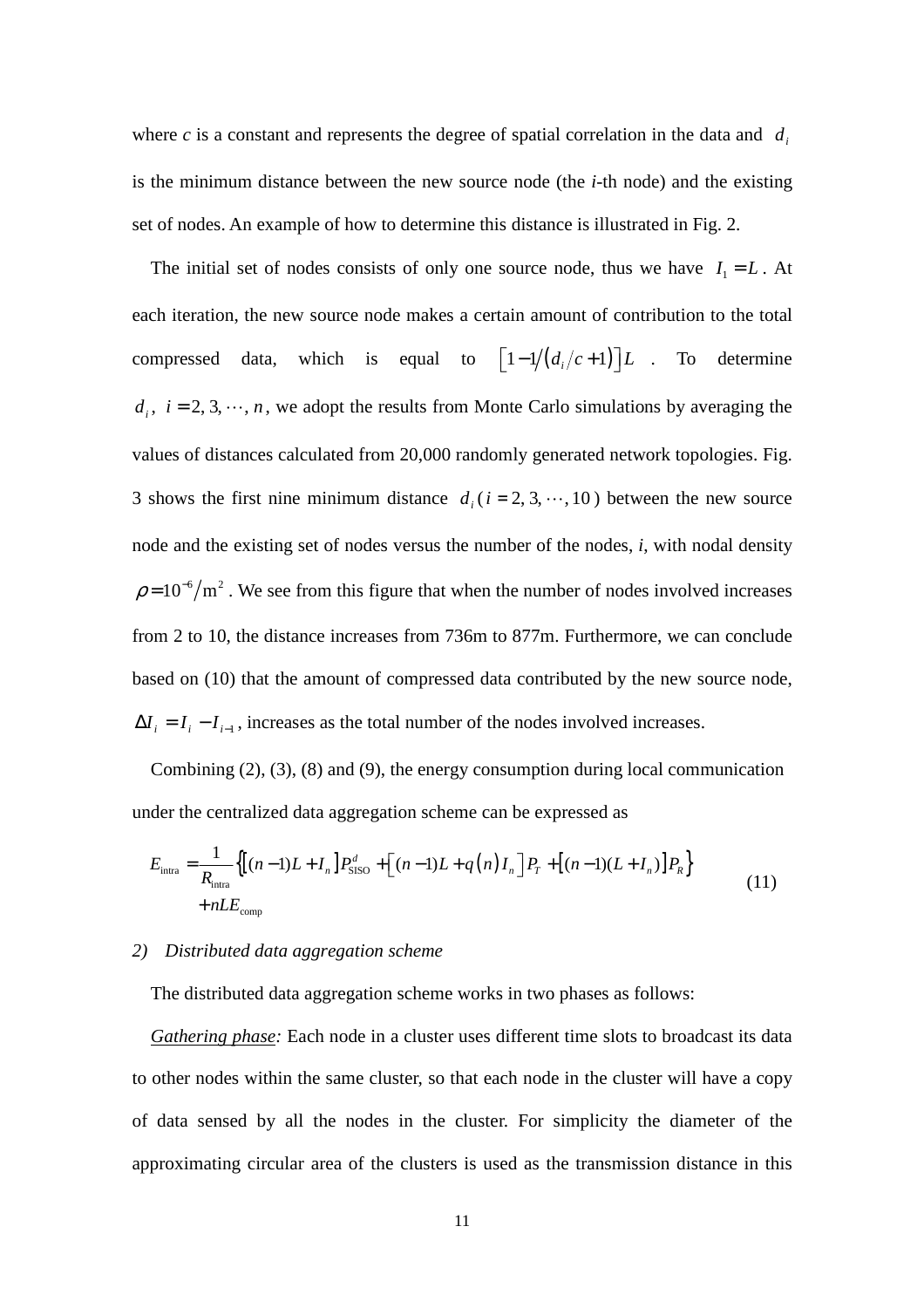phase.

*Compressing phase:* Each node integrates and compresses the data gathered from the first phase separately, and thereafter the data are ready for long haul communication.

The energy consumption of the DAS in a cluster is the sum of the energy consumed in two phases, which is given by

$$
E_{\text{intra}} = E_{\text{ga}}^{\text{DAS}} + E_{\text{comp}}^{\text{DAS}} \tag{12}
$$

where  $E_{\text{ga}}^{\text{DAS}}$  and  $E_{\text{comp}}^{\text{DAS}}$  are the energy consumptions in the gathering and compressing phases, respectively, which are given by

$$
E_{\rm ga}^{\rm DAS} = n P_{\rm SISO}^d \frac{L}{R_{\rm intra}} + n \left( q(n) P_T + (n-1) P_R \right) \frac{L}{R_{\rm intra}} \tag{13}
$$

and

$$
E_{\rm comp}^{\rm DAS} = n^2 L E_{\rm comp} \tag{14}
$$

## *B. Energy consumption of long-haul communication E*lh

During the long-haul communication, the sensor nodes in a cluster encode the compressed data with the orthogonal STBC scheme and transmit them to the AP cooperatively. The energy consumption during long-haul communication,  $E_{\text{lh}}$ , is given by

$$
E_{\text{th}} = P_{\text{MIMO}}^D \frac{I_n}{R_{\text{th}}} + \left( nP_T + P_R \right) \frac{I_n}{R_{\text{th}}} \tag{15}
$$

where  $P_{\text{MIMO}}^D$  is the power consumption of the power amplifiers on the transmitting side and  $R_{\text{lh}}$  denotes the transmission bit rate defined as  $R_{\text{lh}} = R_s bB$ , with  $R_s$  the spatial rate of the encoding scheme. Here  $R<sub>S</sub> = 1/2$  as we use an orthogonal space-time block code with the code rate of  $1/2$ .

In our scenario the AP flies over the sensor field to collect data. The AP retrieves the data of a cluster when it is right above the cluster. Since the long-haul distance between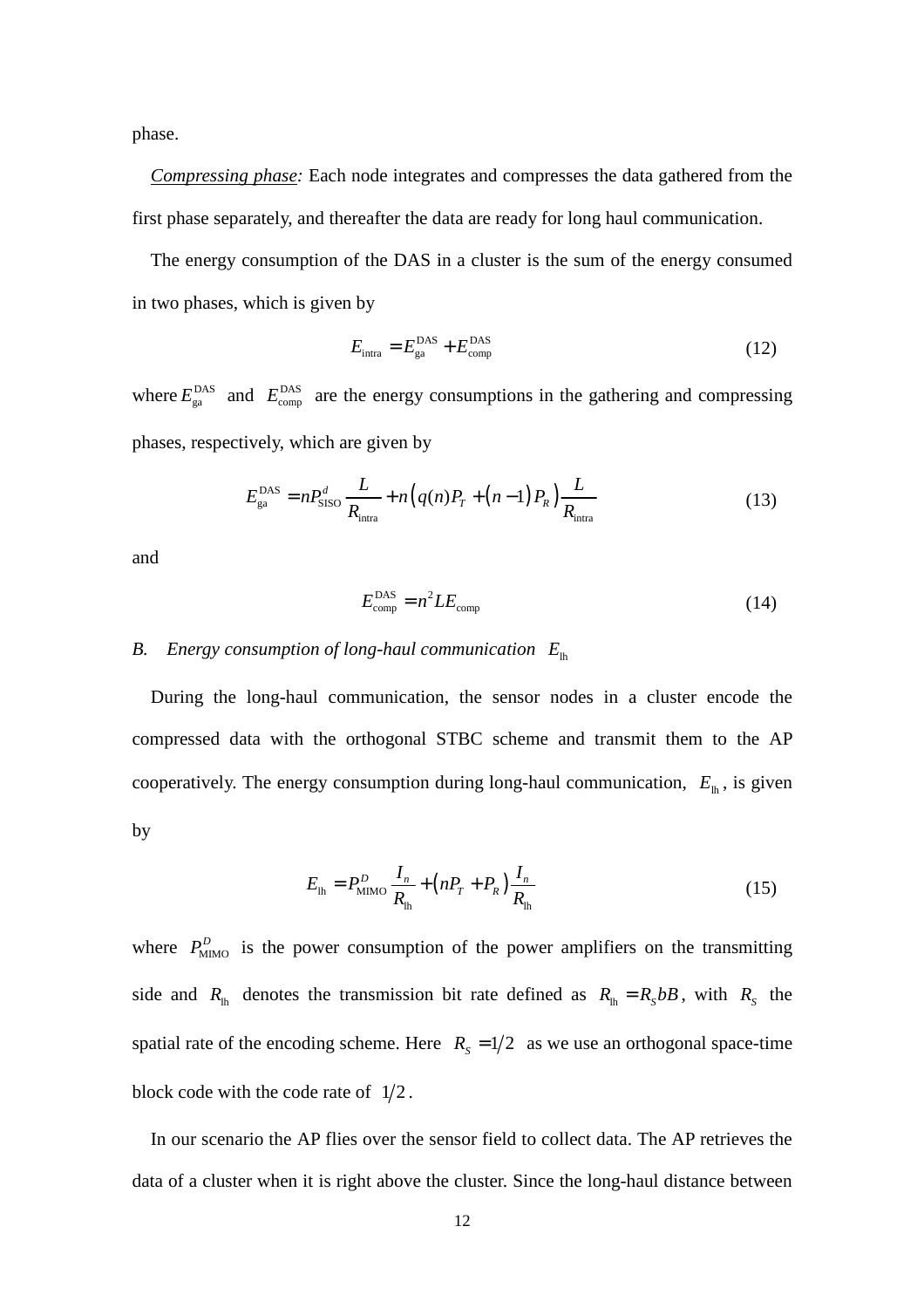the AP and the cluster is usually much larger than the maximum separation of the clusters, we assume that this distance, denoted as *D*, is the same for all transmitting sensor nodes. When the channel experiences only a square-law path loss the power consumption of the power amplifiers in one cluster,  $P_{\text{MIMO}}^D$ , is given by [11], [12]

$$
P_{\text{MIMO}}^{D} = (1 + \alpha) \overline{E}_{\text{lh}}^{b} R_{\text{lh}} \frac{(4\pi)^{2} D^{2}}{G_{i} G_{r} \lambda^{2}} M_{i} N_{f}
$$
(16)

where  $\bar{E}_{\rm th}^b$  is the average energy per bit required for a given BER requirement. The average BER,  $\bar{\epsilon}_{\rm ln}^b$ , of a MIMO with MQAM when *b* = 2 is given by [11]

$$
\overline{\mathcal{E}}_{\ln}^{b} = \mu_{\ln}[Q(\sqrt{2\gamma_{\ln}})]
$$
  
= 
$$
\int_{0}^{\infty} Q(\sqrt{2\gamma_{\ln}}) f(\gamma_{\ln}) d\gamma_{\ln}
$$
 (17)

where  $\mu_{\bf h}(x)$  denotes the expectation of *x* with channel vector **h**, and  $\gamma_{\bf h}$  is the instantaneous received SNR for the cooperative MIMO system [2], which is given by

$$
\gamma_{\text{lh}} = \frac{\overline{E}_{\text{lh}}^b}{nN_0} \left\| \mathbf{h} \right\|_F^2 \tag{18}
$$

For *n* cooperative nodes communicating to the AP, the channel vector is  $\mathbf{h} = [h_1, h_2, \dots, h_n]$ . Each channel gain  $h_i$  is independent and identically distributed with a Rayleigh fading, and  $\|\mathbf{h}\|^2_F$  is subject to a central chi-square distribution with 2*n* degrees of freedom. During the long-haul communication, the same bit is transmitted by all *n* sensors at staggered times according to the OSTBC (orthogonal space-time block code) mapping.

According to the Chernoff bound [15] (in the high SNR regime), we can derive the upper bound for the required energy per bit as

$$
\overline{E}_{\rm lh}^b \le \frac{nN_0}{\left(\overline{\mathcal{E}}_{\rm lh}^b\right)^{l/n}}\tag{19}
$$

By taking the equality in (19) and substituting it into (16), we can calculate the power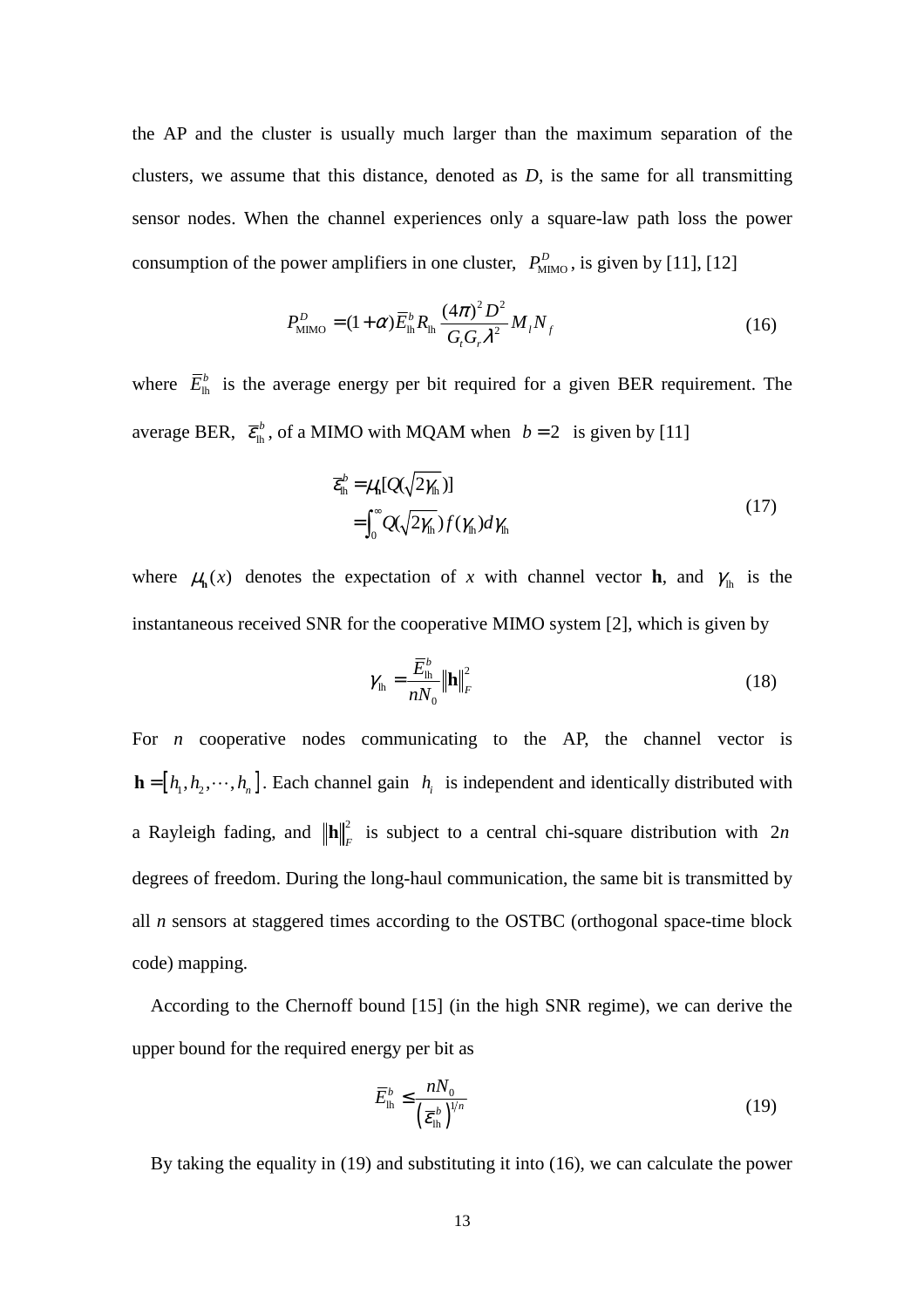consumption of the power amplifiers in one cluster,  $P_{\text{MIMO}}^D$ .

With  $E_{\text{intra}}$  for local communication and  $E_{\text{lh}}$  for long-haul communication, the total energy consumption for nodes in a cluster to transmit their sensed data to the AP,  $E_{\text{tot}}$ , can then be obtained accordingly. The average energy consumption per node will be used as an indicator to evaluate the energy efficiency of cooperative MIMO systems with data aggregation, which is expressed as

$$
E_{\text{node}}^{\text{CMIMO-A}} = \frac{E_{\text{tot}}}{n} \tag{20}
$$

For the centralized data aggregation scheme,  $E_{\text{node}}^{\text{CMMO-A}}$  can be worked out by combining  $(1)$ ,  $(11)$ ,  $(15)$  and  $(20)$  as

$$
E_{\text{node}}^{\text{CMIMO-A}} = \frac{1}{nR_{\text{intra}}} \Big\{ \Big[ (n-1)L + I_n \Big] P_{\text{SISO}}^d + \Big[ (n-1)L + q(n)I_n \Big] P_T + \Big[ (n-1)(L + I_n) \Big] P_R \Big\} + LE_{\text{comp}} + \frac{I_n}{nR_{\text{in}}} \Big[ P_{\text{MIMO}}^D + (nP_T + P_R) \Big] \tag{21}
$$

## III. EVALUATION OF ENERGY-EFFICIENT CMIMO-A SYSTEMS

In this section, we first compare the performance in terms of energy efficiency of CMIMO-A systems with cooperative MIMO systems without data aggregation (CMIMO), data aggregation systems without cooperative MIMO (DATAG), and SISO systems. For this purpose, we take CAS as a special case in carrying out the comparisons based on the energy model built in the last section.

The local communication in a CMIMO system operates in the same way as in the CMIMO-A system except without the process of data aggregation. Due to this difference, CMIMO will transmit more data than CMIMO-A during long-haul communication. The average energy consumption per node of CMIMO can be derived using the approach described in Section II as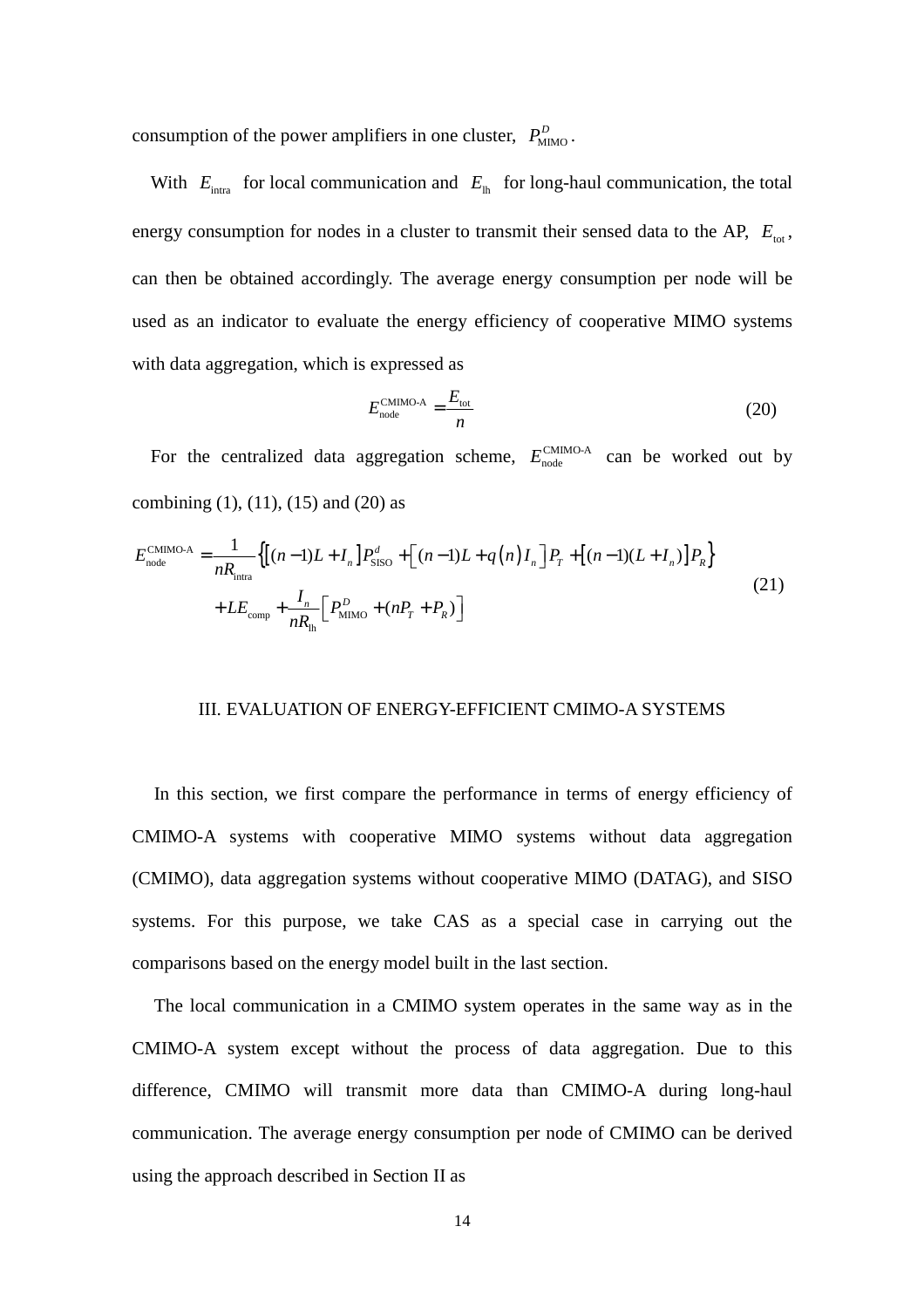$$
E_{\text{node}}^{\text{CMIMO}} = \frac{L}{nR_{\text{intra}}} \Big[ (2n-1)P_{\text{SISO}}^d + q(n)(2n-1)P_T + (n^2-1)P_R \Big] + \frac{L}{R_{\text{in}}} \Big[ P_{\text{MIMO}}^D + (nP_T + P_R) \Big] + L E_{\text{comp}} \tag{22}
$$

In the DATAG system, the central node collects and compresses the data sensed by nodes in the cluster, and then transmits the compressed data to the AP. The average energy consumption per node of DATAG can be derived as

$$
E_{\text{node}}^{\text{DATAG}} = \frac{L}{nR_{\text{intra}}} (n-1) \Big( P_{\text{SISO}}^d + P_T + P_R \Big) + L E_{\text{comp}}
$$
  
+ 
$$
\frac{I_n}{nR_{\text{in}}} \Big[ P_{\text{SISO}}^D + P_T + P_R \Big]
$$
 (23)

where  $P_{\text{SISO}}^D$  is power consumption of the power amplifier during data transmission from the cluster to the AP, which is the same as  $P_{\text{SISO}}^d$  expressed by (4) except replacing *d* with *D*. Both energy models given in (22) and (23) are derived for the cluster-based WSN in the scenario illustrated in Fig. 1, which was not the case investigated in either [3] or [10].

In the SISO system, each node transmits their own sensing data to the AP directly without data exchanges with other nodes. The average energy consumption per node of SISO can be derived as

$$
E_{\text{node}}^{\text{SISO}} = P_{\text{SISO}}^D \frac{L}{R_{\text{intra}}} + (P_T + P_R) \frac{L}{R_{\text{intra}}} + LE_{\text{comp}}
$$
(24)

which is similar to that given in [3] but has included the energy consumed by data compression.

There are some assumptions made in simulations for CMIMO-A, CMIMO, DATAG and SISO systems. We suppose that the WSN concerned can be clusterized using a certain algorithm among many that are available. The energy consumption on signalling such as for clusterization and channel distribution for transmission within the cluster is neglected. We also assume that the AP's movement is predefined to collect data from the WSN. Sensor nodes can communicate with the AP only when it moves right above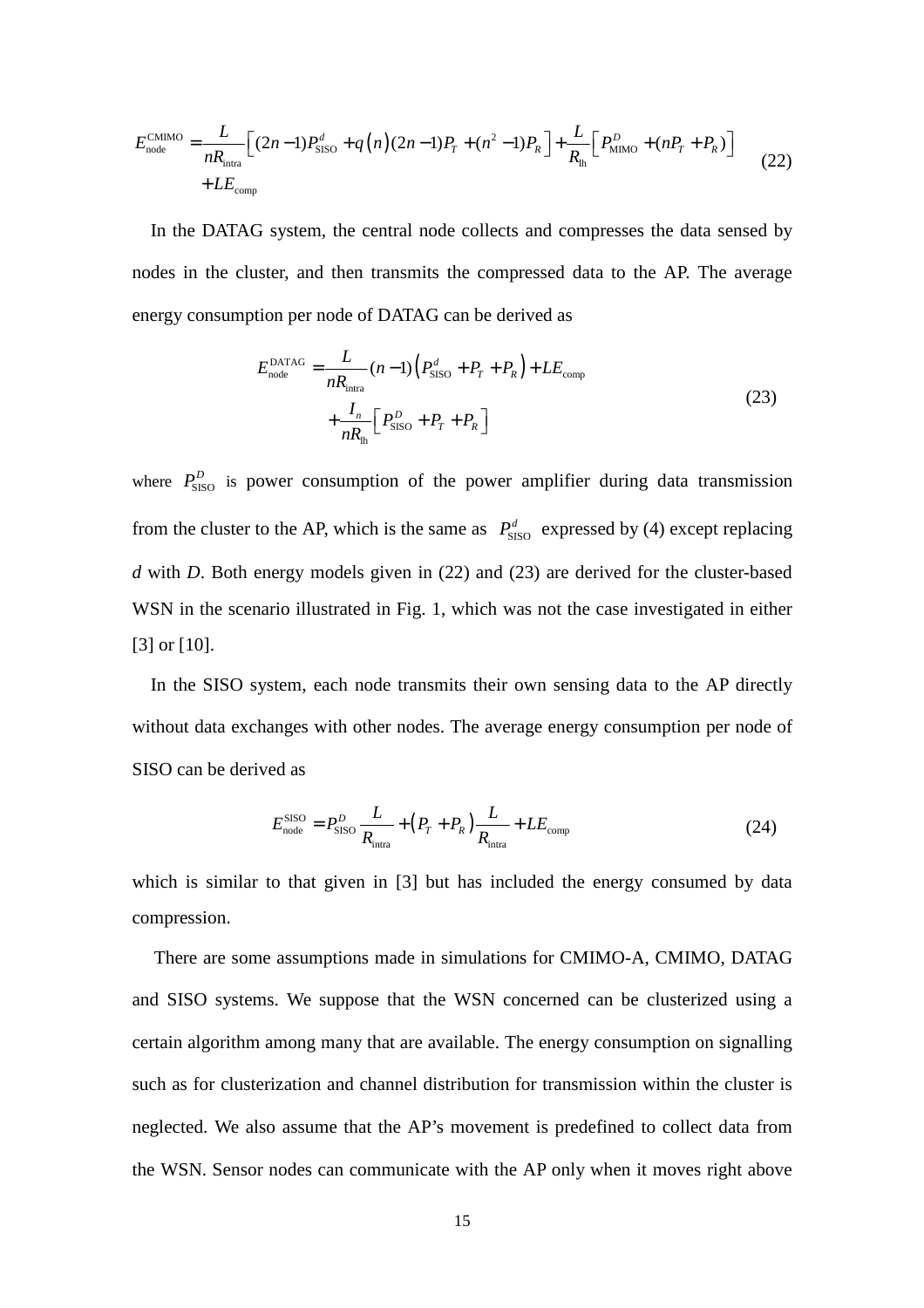the cluster they are located in. Energy consumed on hand-shaking for this communication is also neglected. The time synchronization among the nodes is assumed and, like in [3], related energy consumption is not counted. Finally, the baseband signal processing overhead and corresponding energy consumption on coding and modulation are omitted as well. As the above assumptions apply to all the systems, the conclusions drawn based on the results through comparisons among the different systems will not be affected.

The energy consumption related results presented in this section are based on the four analytical models derived in  $(21) \sim (24)$ . When demonstrating the effect of one parameter on another such as the cluster size versus energy consumption, other system and environment settings will be specified and fixed, such as operating frequency, antenna gains, bandwidth, and power and energy consumption of certain device and circuit. The parameter settings we adopt, in line with other research work, are summarized in Table I.

Fig. 4 shows the average energy dissipated per node as a function of the number of nodes in one cluster, or the cluster size, for CMIMO-A, CMIMO, DATAG and SISO systems, respectively. Clearly from this figure, CMIMO-A outperforms all other systems in energy efficiency in most cases. At the same time, as we can see, choosing a proper cluster size is essential for making the combination of cooperative MIMO and data aggregation beneficial in terms of achieving higher energy efficiency. If no clusterization  $(n=1)$  is applied, there will be no difference in energy efficiency for all the four systems. If the cluster size is too large, CMIMO-A and CMIMO could be less energy-efficient than DATAG and SISO. This feature has not been investigated in previous work.

Note that the optimal cluster size corresponding to the minimum average energy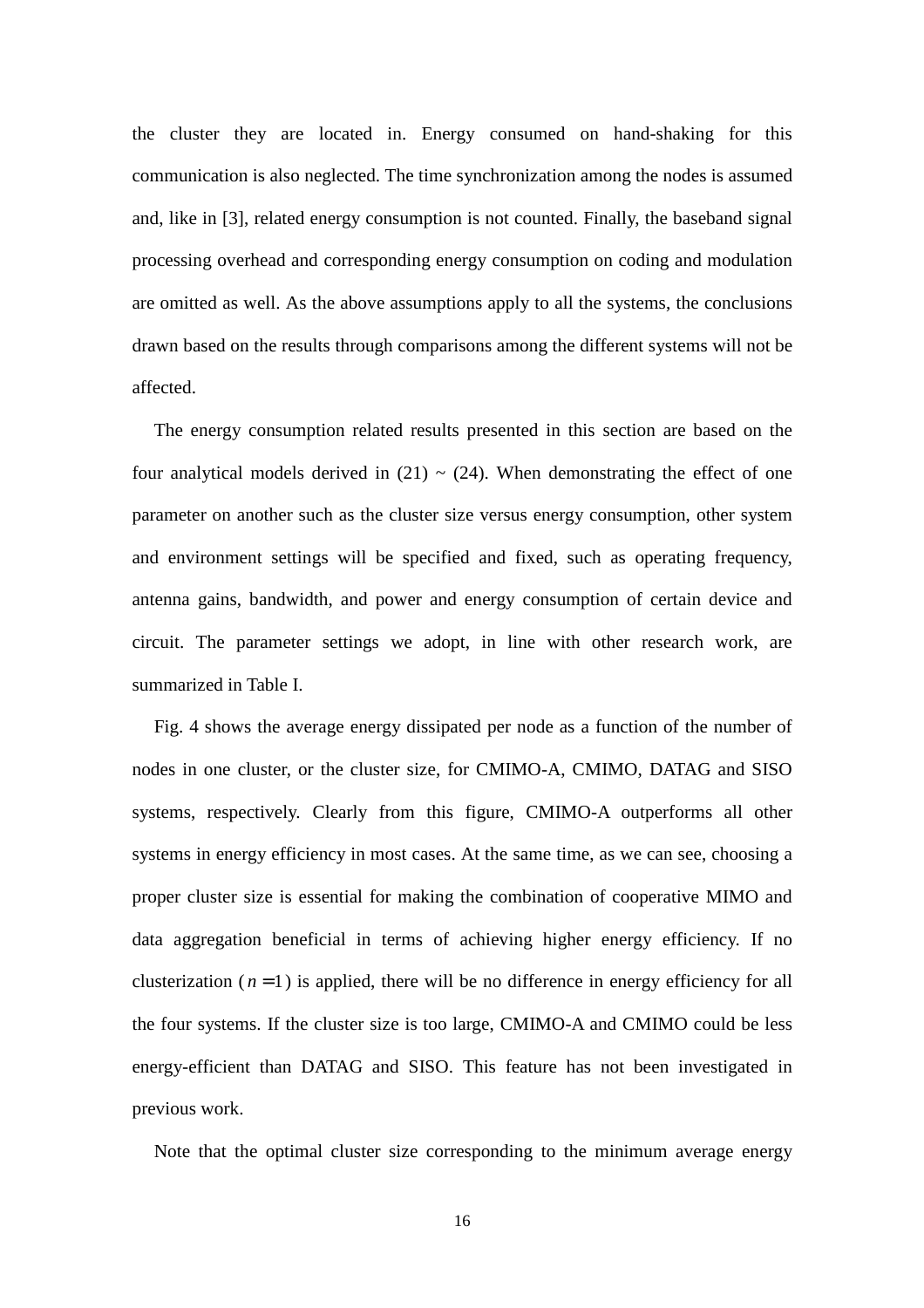consumption per node for CMIMO-A or CMIMO relates to the settings of a number of parameters in (21) or (22). In Fig. 4, for the settings given in Table I, CMIMO-A achieves the minimum energy consumption at the cluster size of 4, 50% less than CMIMO, 93% than DATAG, and 97% than SISO.

To better understand the performance difference between CMIMO-A and CMIMO, we demonstrate the two components of the energy consumption (for local communication and long-haul communication, respectively) for these two systems in Fig. 5. As we can observe, CMIMO-A consumes less energy than CMIMO in both local and long-haul communication processes for all cluster sizes. This is because in the broadcasting phase of local communication the central node in CMIMO-A transmits compressed data back to other sensor nodes, while in CMIMO uncompressed data are transmitted in the same phase. The reduction in the data volume per node after this phase, due to data aggregation adopted in CMIMO-A systems, increases with the cluster size. Consequently, fewer data need to be transmitted in CMIMO-A than CMIMO during long-haul communication.

In order to examine how spatial correlation affects energy saving in the CMIMO-A system, we define the saving gain as a ratio of the reduction in energy consumption per node between CMIMO and CMIMO-A versus the energy consumption per node of CMIMO, i.e.,

$$
\psi_{\text{energy}} = \frac{E_{\text{node}}^{\text{CMIMO}} - E_{\text{node}}^{\text{CMIMO-A}}}{\left(1+\theta\right)E_{\text{node}}^{\text{CMIMO}}}, \quad \theta \ge 0
$$
\n(25)

The impact of overhead energy consumption due to signaling, baseband processing etc. on the energy saving gain has been considered in this definition and  $\theta E_{\text{node}}^{\text{CMIMO}}$  denotes the overhead energy consumption.

Fig. 6 shows the energy saving gain of a CMIMO-A system for  $\theta = 0$ , 0.5 and 1,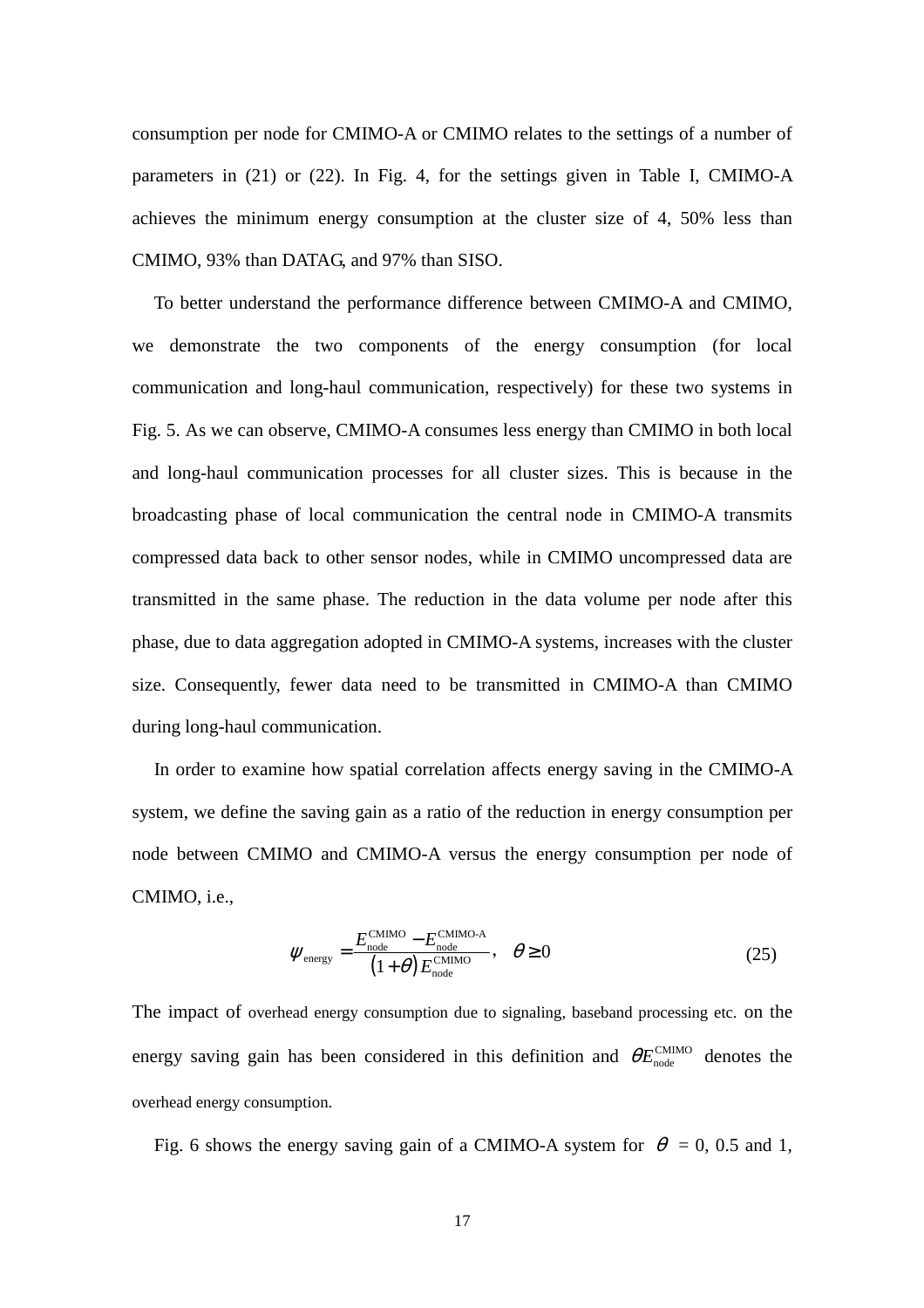respectively. It can be seen from Fig. 6 that the saving gain decreases with the increase in the average distance because spatial correlation in the data produced by sensor nodes will decrease for the increased average distance. When any two neighboring nodes in a sensor network are close enough, nearly all the nodes in the network will duplicate data and the energy consumed by the CMIMO-A system is fractional compared to that of the CMIMO system. It can also be seen that the saving gain decreases with the increase of overhead energy consumption. In Fig. 6, the degree of spatial correlation is set to be  $c = 500$ .

We now look at the optimization problem for the energy model developed, which can be expressed as

$$
\min_{n} E_{\text{node}}^{\text{CMIMO-A}} \n\text{Subject to: } n \text{ is integer} \tag{26}
$$
\n
$$
n \ge 1
$$

The energy consumption per node in CMIMO-A systems with CAS,  $E_{\text{node}}^{\text{CMMO-A}}$ , is a function of the cluster size *n*, defined in (21) and demonstrated in Fig. 4. To minimize  $E_{\text{node}}^{\text{CMIMO-A}}$ , our goal is to find the optimal cluster size  $n^*$ . A straightforward optimization process is conducted by allowing the cluster size *n* to vary and fixing other parameters given in Table 1 while computing (21). As (21) contains an iterative function of *n*,  $I_n$ , the optimal value of *n* for achieving the minimum  $E_{\text{node}}^{\text{CMMO-A}}$  cannot be obtained through a simple derivative process. However, we can show that (21) is an integer concave function [16]. Firstly, it is easy to show that when  $n=1$  the gradient of  $E_{\text{node}}^{\text{CMIMO-A}}$  is  $\nabla E(n=1) < 0$ . We then show that  $\nabla E(n \rightarrow \infty) > 0$  by the following proposition.

Proposition 1: The gradients of the energy consumption function given in (21) are more than zero when the cluster size *n* increases towards positive infinity.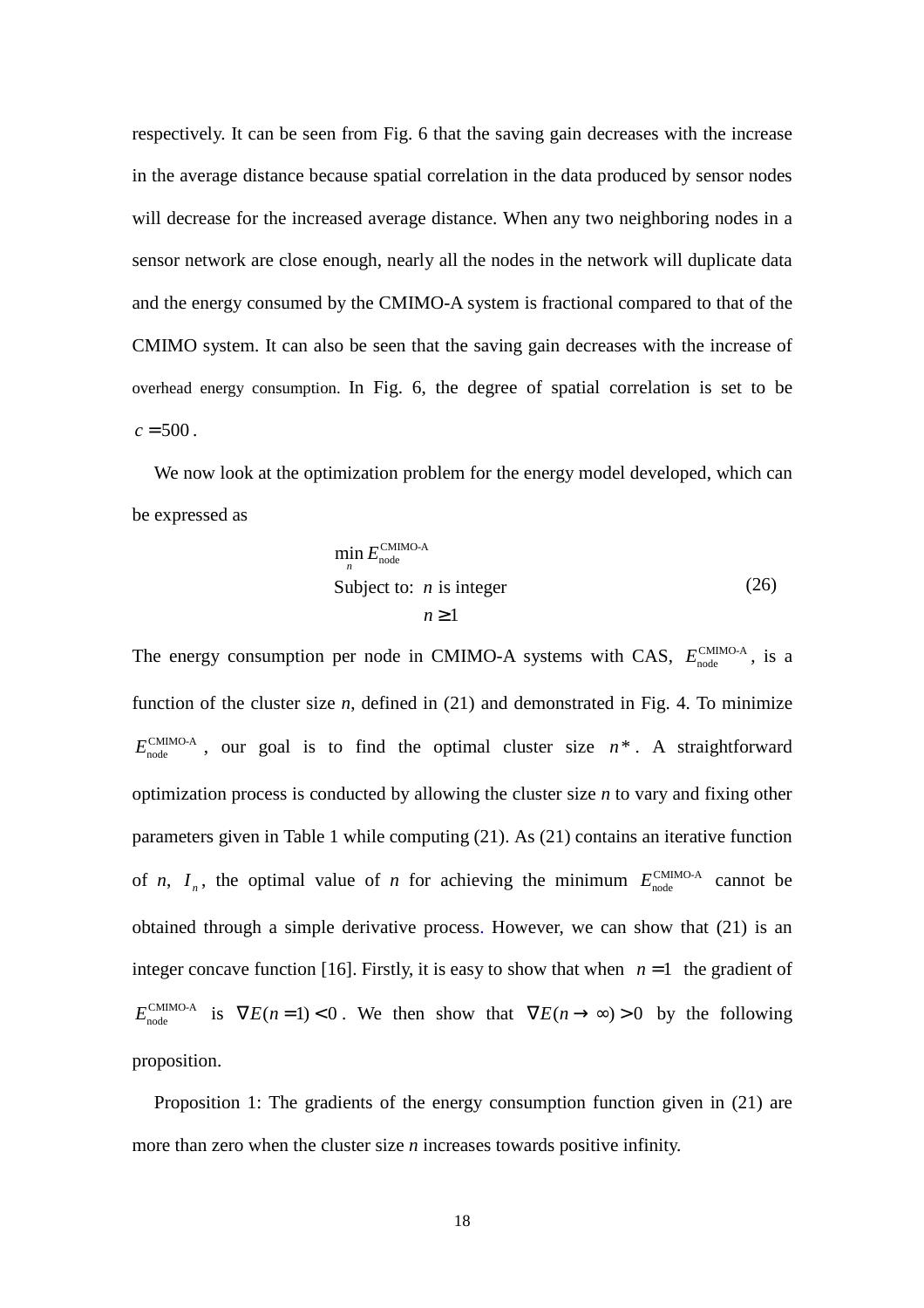The proof of Proposition 1 is provided in Appendix A.

For examining the impact from other factors on the optimization result, we also alter the values of one other parameter each time to show how the optimal cluster size  $n^*$ correlates with other parameters. Fig. 7 shows the relationship between the optimal cluster size  $n^*$  and the distance from the cluster to the AP,  $D$ . As we can see, for example, when the distance increases from 5000m to 15000m the optimal cluster size increases linearly from 3 to 5, whilst between 15000m and 20000m there is no change in the optimal cluster size.

The effect from the nodal density  $\rho$  on the optimal cluster size is plotted in Fig. 8. The effect results are mixed over different ranges of the density values. For example, when the density is one node per 10 km<sup>2</sup> ( $\rho = 10^{-7}$  /m<sup>2</sup>) the optimal cluster size  $n^*=2$ nodes, while when the density is increased to one node per  $1 \text{ km}^2$  ( $\rho = 10^{-6} \text{ m}^2$ )  $n^* = 4$ nodes.

We then examine the effect of the degree of spatial correlation *c* on the optimal cluster size. In this case, we demonstrate the results for the two different data aggregation schemes, CAS and DAS. It can be seen from Fig. 9 that the degree of spatial correlation has little impact on the value of the optimal cluster size, showing that nearly the same value of  $n^*$  (4 in this case) is obtained for all the schemes. However, the degree of spatial correlation does affect the energy consumption per node,  $E_{\text{node}}^{\text{CMMO-A}}$ , for different data aggregation schemes. We can observe that when  $c = 200$  DAS is better than CAS in terms of energy efficiency, while when  $c = 5000$  CAS outperforms DAS for the same account.

To further demonstrate the difference in energy efficiency performance between CAS and DAS, we plot their minimized  $E_{\text{node}}^{\text{CMMO-A}}$  against a wide range of the values of *c* in Fig. 10. Clearly, there exists a threshold of the degree of spatial correlation ( $c = 1740$  in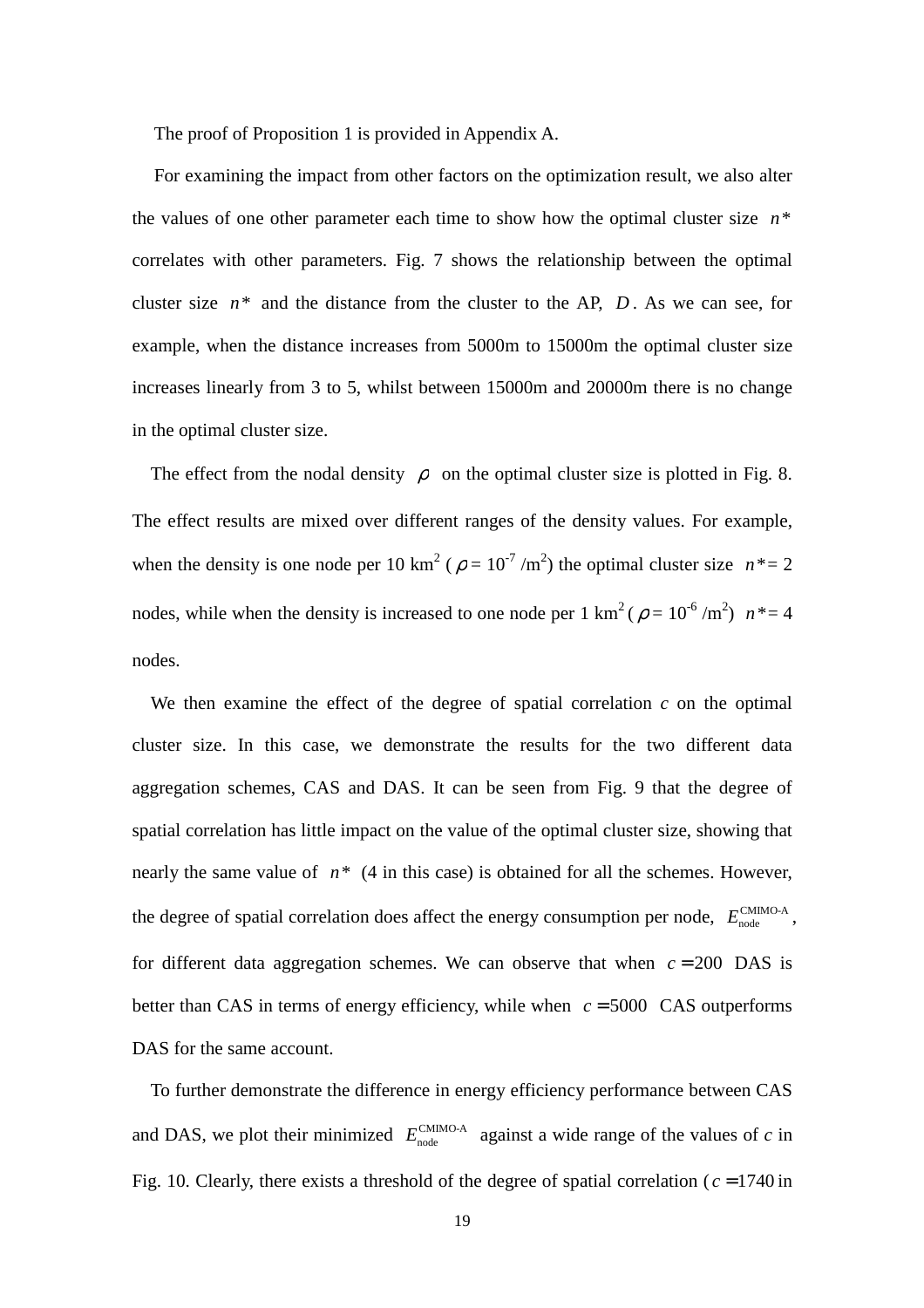this case), above which CAS outperforms DAS in terms of energy efficiency, and vice versa. The energy consumptions of the two data aggregation schemes are the same for long-haul communication but different for local communication. During local communication, the average transmission distance used in DAS is longer than that in CAS, hence DAS consumes more energy in the gathering phase than CAS; but, unlike CAS, it has no broadcasting phase. When *c* is low, not much redundancy can be taken off from the original data through data compression and consequently a similar amount of data transmitted in the gathering phase will need to be transmitted in the broadcasting phase of CAS as well. Therefore, in this case, more energy will be consumed overall in CAS than DAS. When *c* is high, however, much less data are transmitted in the broadcasting phase of CAS due to larger data reduction through compression. As a result, CAS becomes more energy efficient than DAS in this scenario.

## IV CONCLUSION

In this paper, an energy saving strategy that exploits the combination of cooperative MIMO and data aggregation techniques in cluster-based wireless sensor networks has been investigated. Compared to traditional SISO systems and MIMO systems without data aggregation, the proposed strategy has demonstrated its performance superiority in terms of energy efficiency for different cluster sizes. Two data aggregation schemes, centralized and distributed, are introduced in CMIMO-A systems and their energy performances with the effect of the degree of spatial correlation are examined. The optimal cluster size that minimizes the average energy consumption per node is also obtained based on the energy model we have derived. It is shown that the optimal value achieved is independent of the degree of spatial correlation and the data aggregation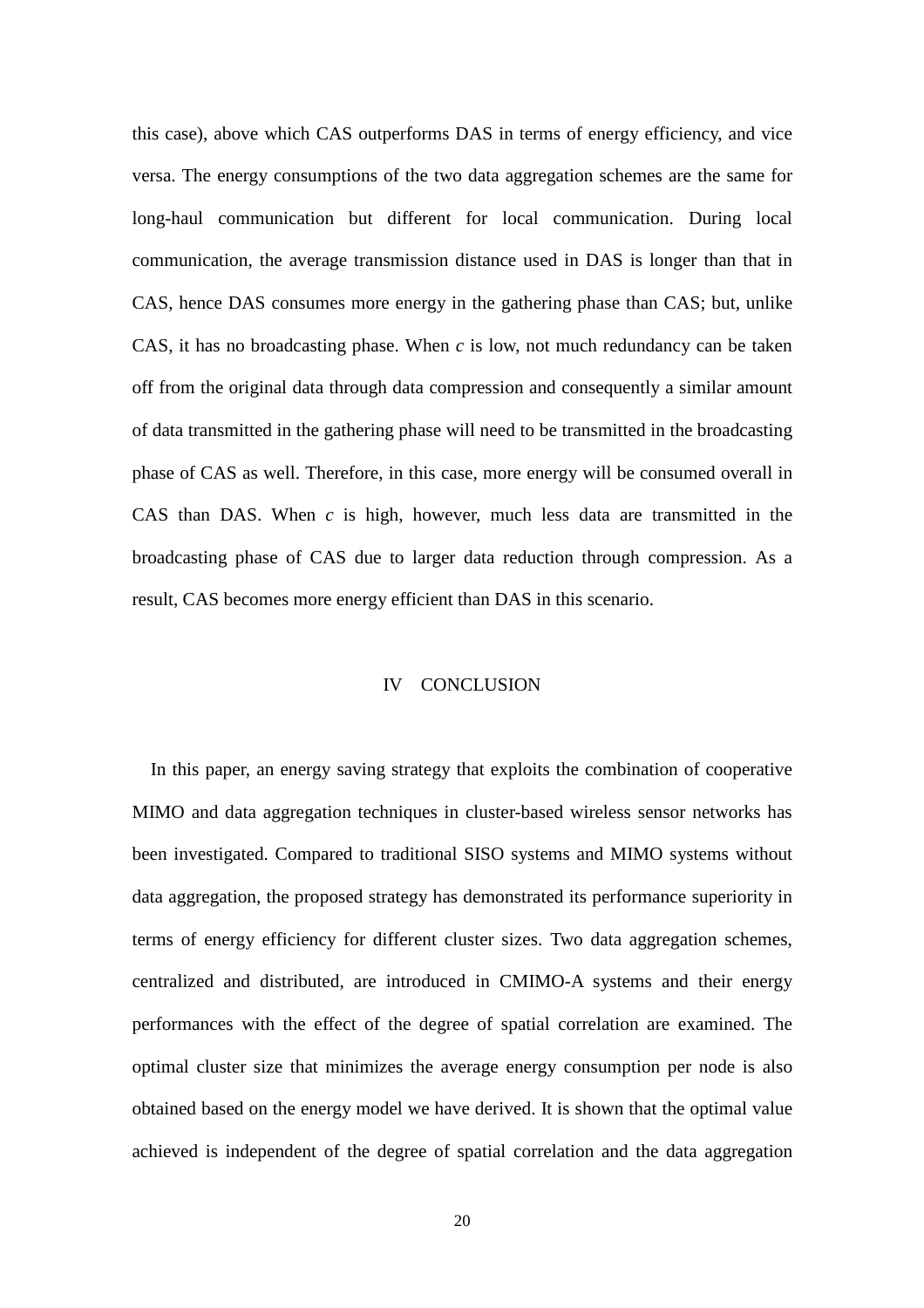scheme used. However, as demonstrated by our results, the optimal cluster size is affected by the long-haul transmission distance and the nodal density of the network. It is also observed that to ensure the cooperative MIMO and combined cooperative MIMO with data aggregation schemes to be more energy-efficient than other schemes, the sensor nodes should be properly clustered and the cluster size cannot be too big. Otherwise, no benefit could be achieved or even more energy could be consumed as a result.

## ACKNOWLEDGEMENTS

This work was supported by the National Natural Science Fund for Creative Research Groups under Grant No. 60921001, National Natural Science Fund for Distinguished Young Scholars under Grant No. 60625102, National Basic Research Program (973 Program) under Grant No. 2010CB731800, National High Technology Research and Development Program of China (863) under Grant No. 2008AA01Z219. The authors would like to express their gratitude to Professor Yao Wang of the Polytechnic Institute at NYU for her insightful comments that improved and enhanced the paper. Qiang Gao and Xiao-Hong Peng would also like to thank Aston University for their financial support to this collaboration.

## **REFERENCES**

[1] I. Akyildiz, W. Su, Y. Sankarasubramaniam, and E. Cayirci, "A survey on sensor networks," *IEEE Comm. Mag.*, vol. 40, no. 8, pp. 102-114, Aug. 2002.

[2] A. Paulraj, R. Nabar, and D. Gore, *Introduction to Space-Time Wireless*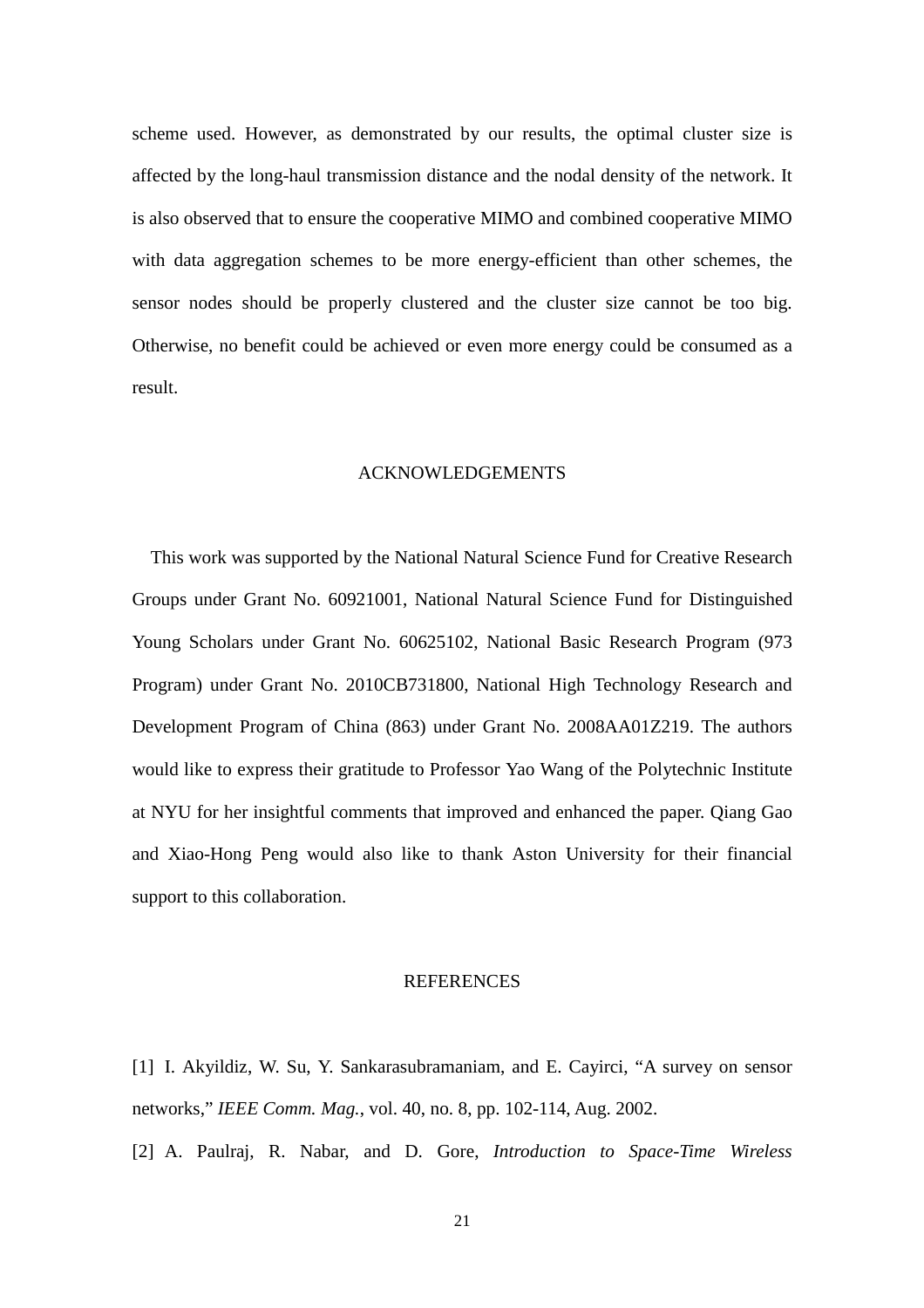*Communications*, Cambridge, U.K.: Cambridge Univ. Press, 2003.

[3] S. Cui, A. J. Goldsmith, and A. Bahai, "Energy-efficiency of MIMO and cooperative MIMO techniques in sensor networks," *IEEE J. Select. Areas Commun*., vol. 22, no. 6, pp. 1089-1098, 2004.

[4] S. K. Jayaweera, "Virtual MIMO-based cooperative communication for energy-constrained wireless sensor networks," *IEEE Trans. Wireless Commun.*, vol. 5, no. 5, pp. 984-989, May 2006.

[5] Z. Zhou, S. Zhou, S. Cui, and J. Cui, "Energy-Efficient cooperative Communication in a clustered wireless sensor network," *IEEE Trans. Veh. Techno.*, vol. 57, no. 6, pp. 3618-3628, Nov. 2008.

[6] L. Krishnamachari, D. Estrin, and S. Wicker, "The impact of data aggregation in wireless sensor networks," in *Proc. 22nd Int. Conf. on Distributed Computing Systems Workshops,* Jul. 2002, pp. 575 - 578.

[7] W. B. Heinzelman, A. Chandrakasan, and H. Balakrishnan, "An application specific protocol architecture for wireless microsensor networks," *IEEE Trans. Wireless Commun*, vol. 1, pp. 660-670, Oct. 2002.

[8] H. H. Yen, and C. L. Lin, "Integrated channel assignment and data aggregation routing problem in wireless sensor networks," *IET Commun.*, vol. 3, no. 5, pp. 784-793, 2009.

[9] M. M. Eun, J. Kim and T. Moh, "Design and analysis of distributed power scheduling for data aggregation in wireless sensor networks," *Int. Journal of Sensor Networks*, vol. 1, pp. 143-155, Sept. 2006.

[10] Y. Gai, L. Zhang, and X. Shan, "Energy efficiency of cooperative MIMO with data aggregation in wireless sensor networks," in *Proc. IEEE Wireless Communications and Networking Conf.*, Mar. 2007, pp. 792-797.

22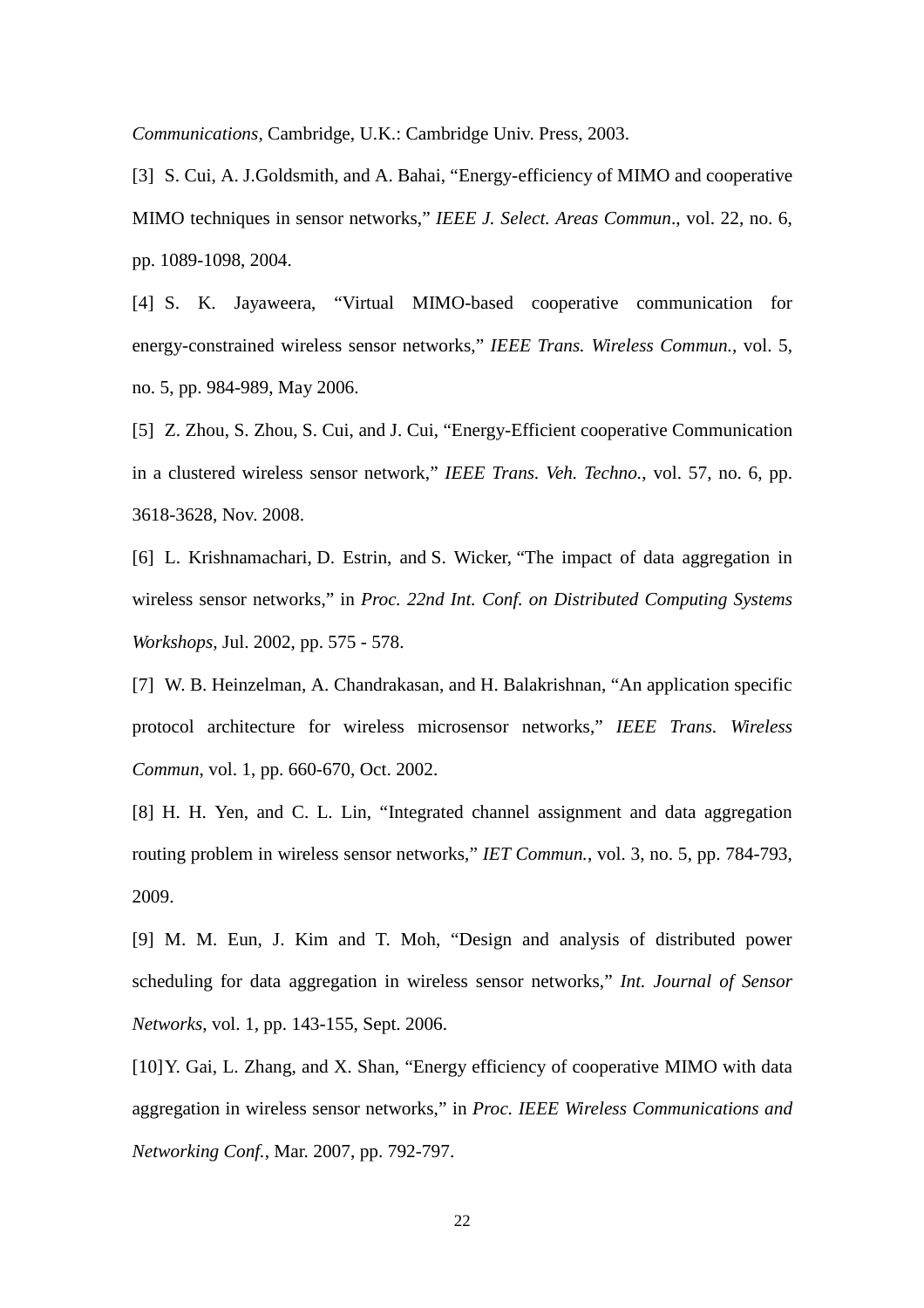[11] J. G. Proakis, *Digital Communications*, 4th ed. New York: McGraw-Hill, 2000.

[12] S. Cui, A. J. Goldsmith, and A. Bahai, "Modulation optimization under energy constraints," in *Proc. IEEE International Conference on Communications*, May 2003, pp. 2805-2811.

[13]S. Cui, A. J. Goldsmith and A. Bahai, "Energy-constrained modulation optimization," *IEEE Trans. Wireless Commun.*, vol. 4, no. 5, pp. 2349-2360, 2005.

[14] S. Pattem, B. Krishnamachari, and R. Govindan, " The impact of spatial correlation on routing with compression in wireless sensor networks," in *Proc. Third International Symposium on Information Processing in Sensor Networks*, Apr. 2004, pp. 28 - 35.

[15] H. Chernoff, "A Measure of asymptotic efficiency for tests of a hypothesis based on the sum of observations," *Ann. Math. Statist.,* vol. 23, no. 4, pp.493–507, 1952.

[16] G. L. Nemhauser and L. A. Wolsey, *Integer and Combinatorial Optimization*, John Wiley & Sons, 1999.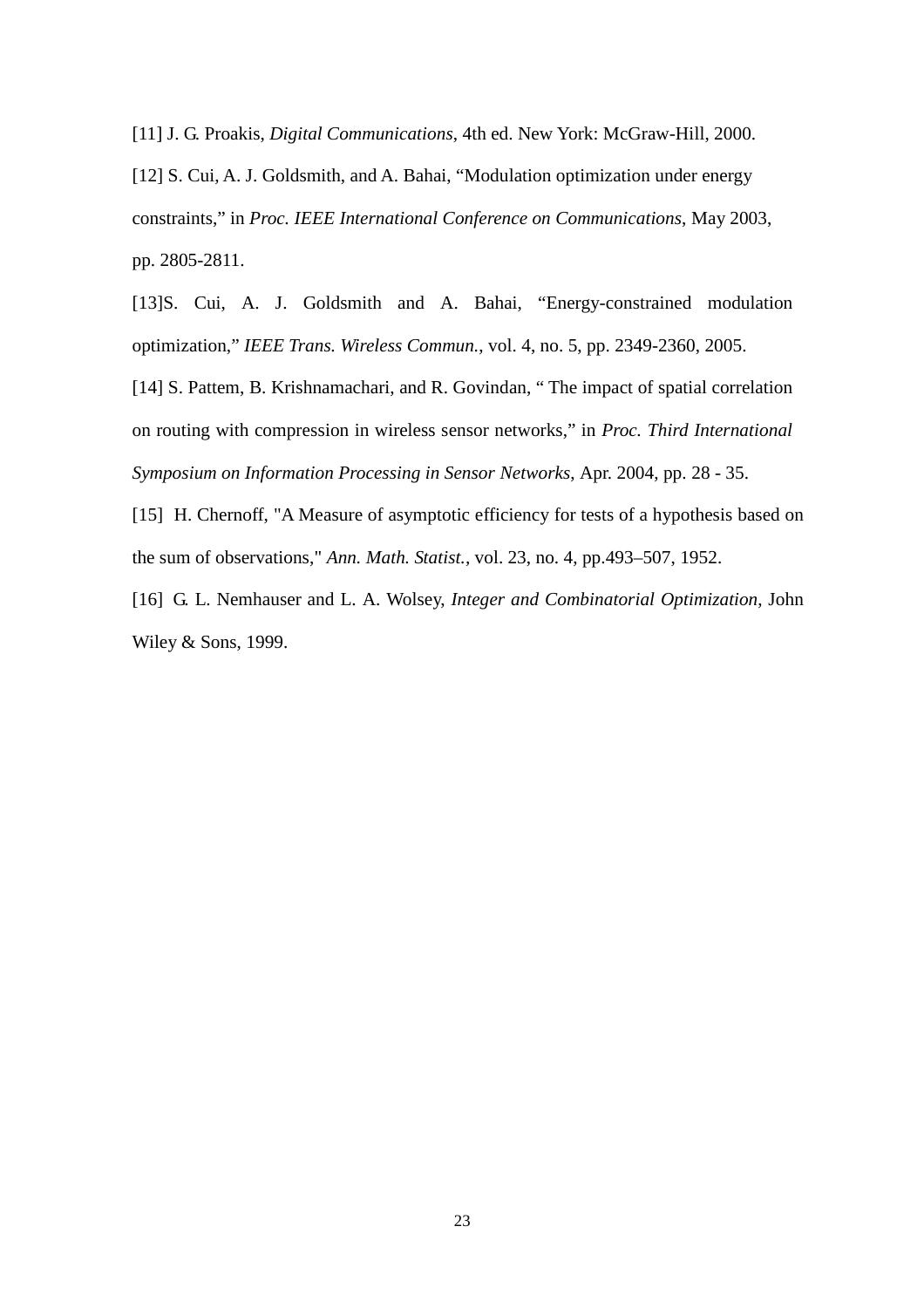## **Figures:**



Fig. 1. Overview of cooperative MIMO systems with data aggregation.



Fig. 2. An example of the minimum distance between the new source node and the existing set of nodes.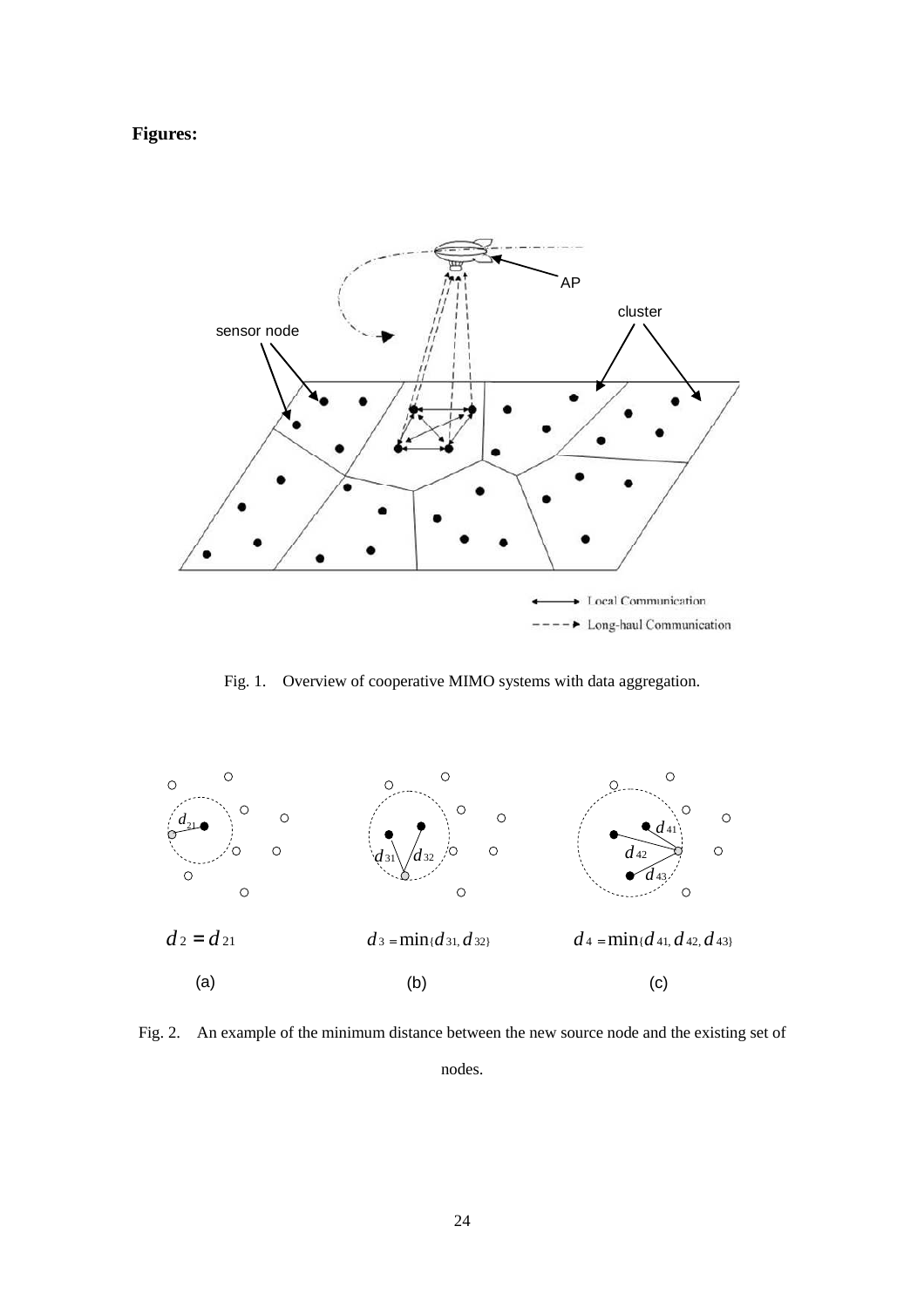

Fig. 3. The minimum distance  $d_i$  versus the number of nodes involved *i*.



Fig. 4. Average energy consumption per node against cluster size for CMIMO-A, CMIMO,

DATAG and SISO.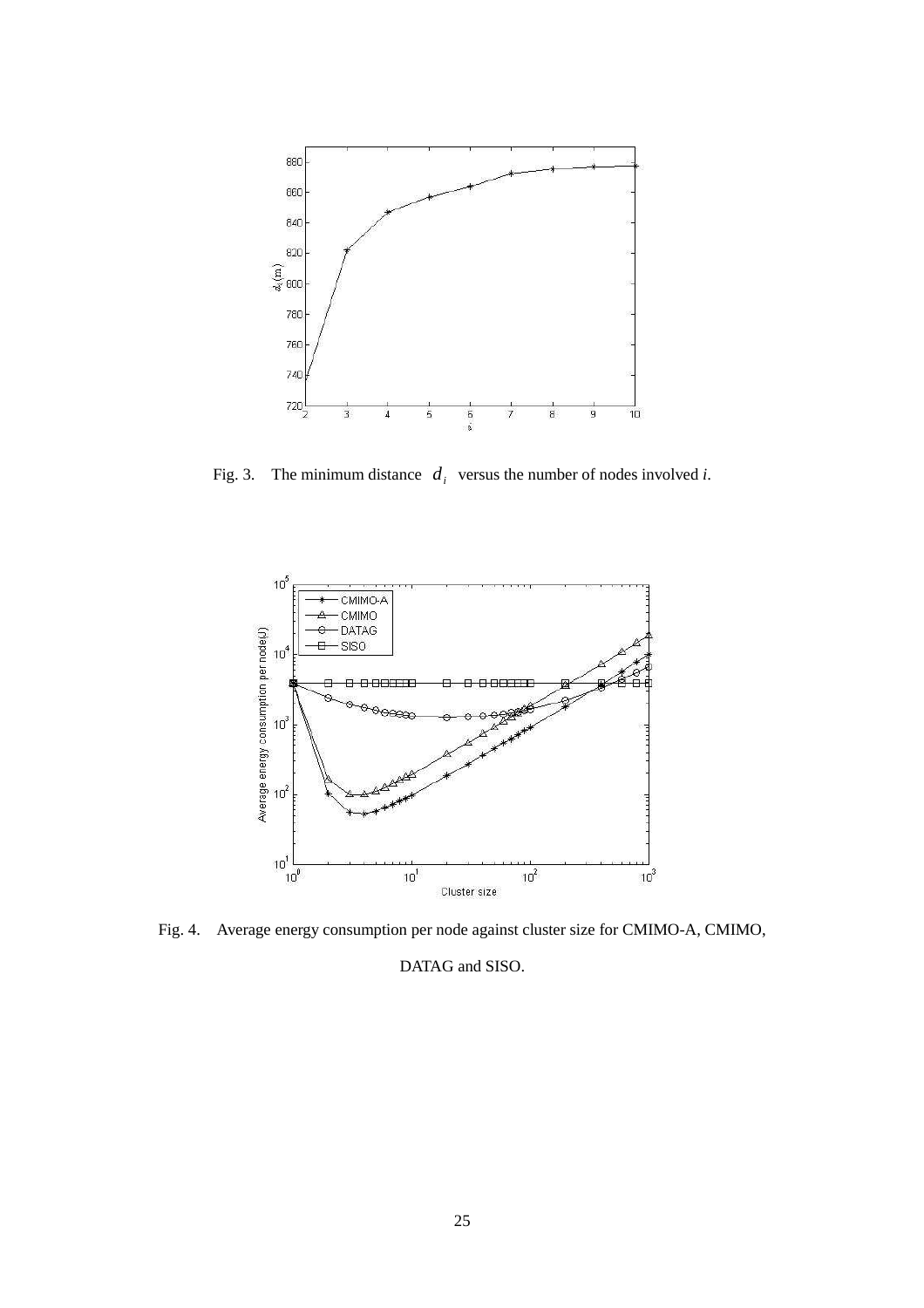

Fig. 5. The energy consumption comparison between CMIMO-A and CMIMO for both local communication and long haul communication.



Fig. 6. Energy saving gain of CMIMO-A compared with CMIMO versus average distance of two neighboring nodes when  $\theta = 0$ , 0.5 and 1.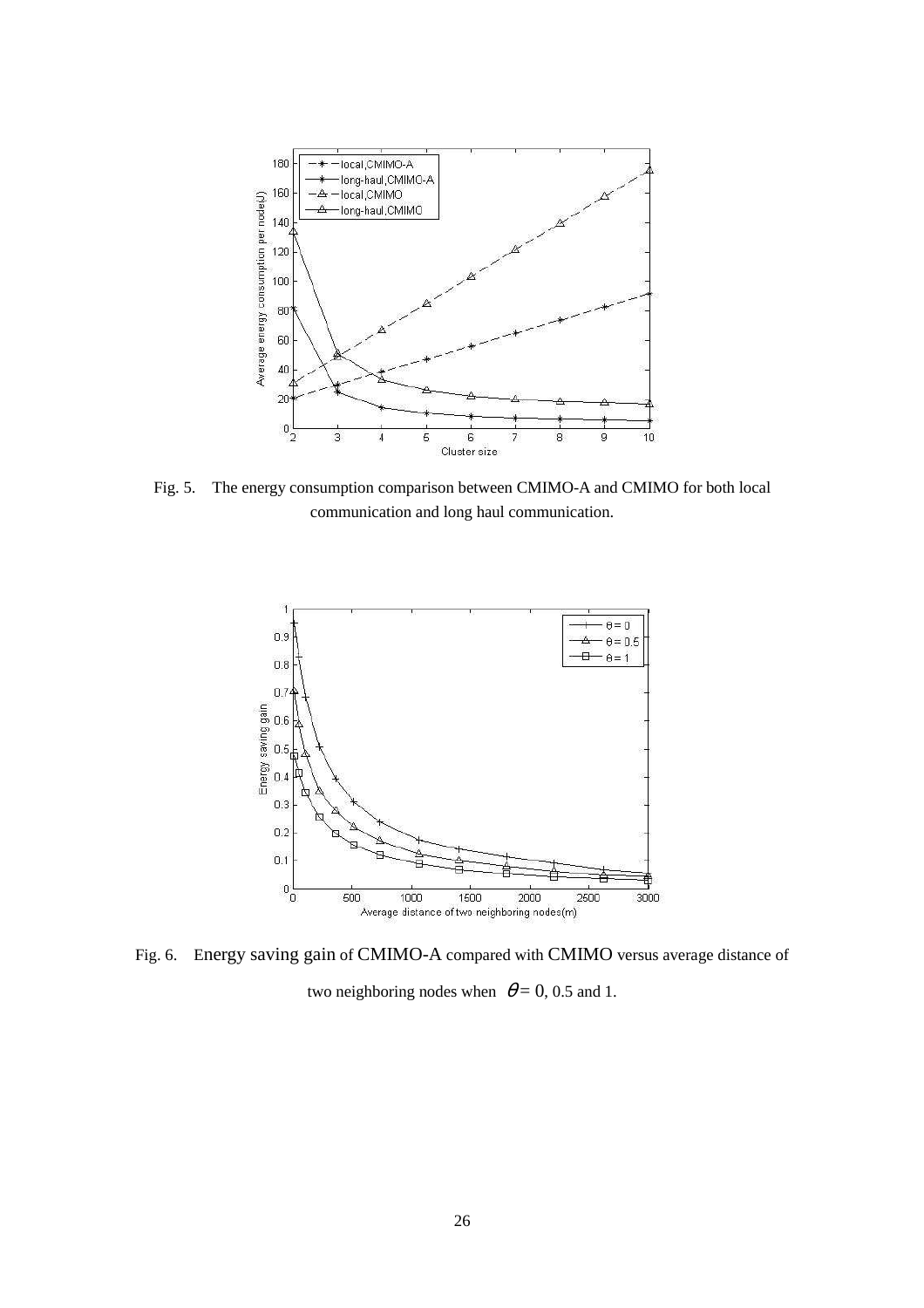

Fig. 7. The optimal cluster size versus the distance from sensor nodes to the AP.



Fig. 8. The optimal cluster size versus nodal density.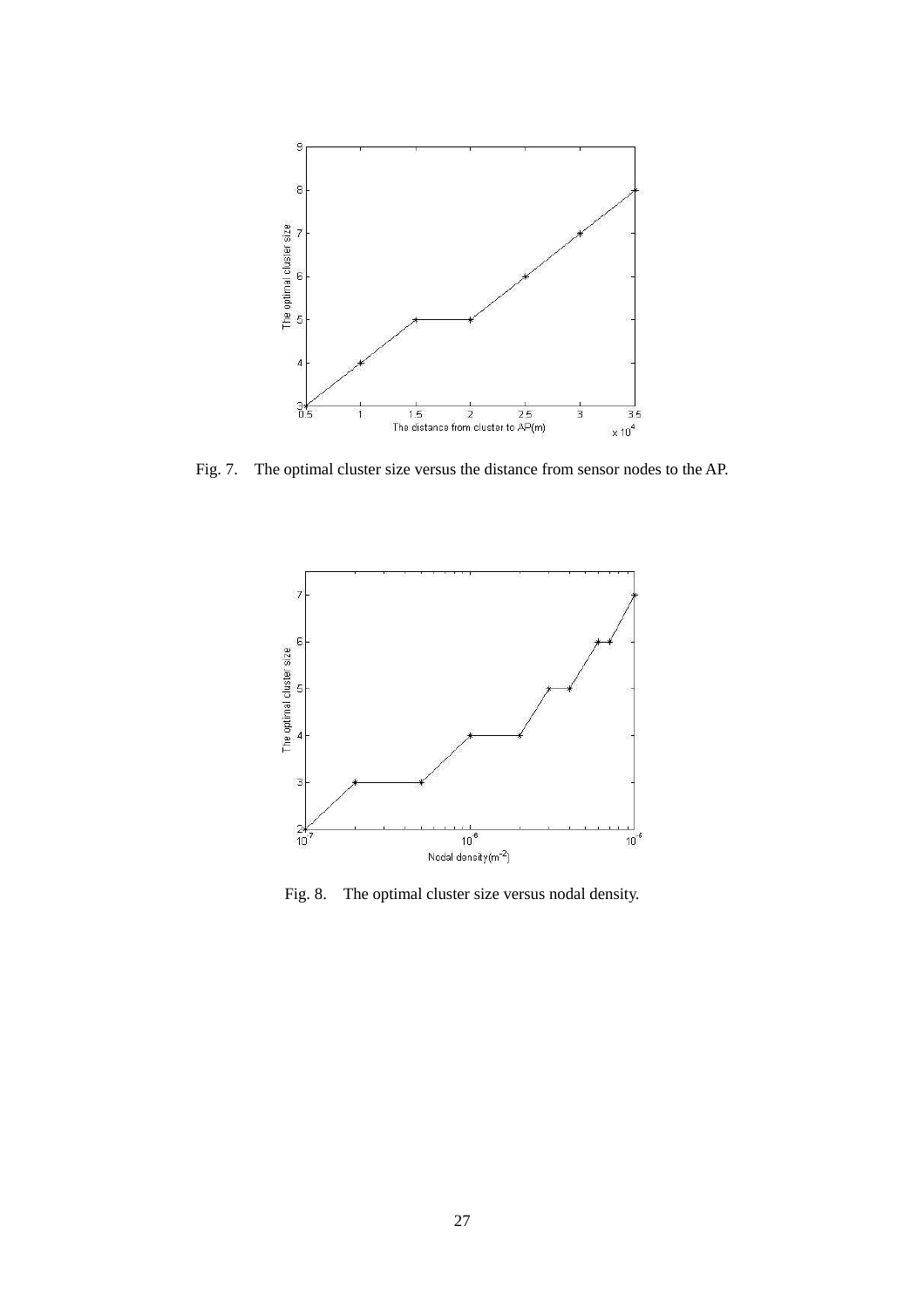

Fig. 9. Average energy consumption per node over cluster size for CMIMO-A when *c* = 200 and

5000, CAS versus DAS.



Fig. 10. Minimized average energy consumption per node versus the degree of spatial correlation

for CAS and DAS of CMIMO-A systems.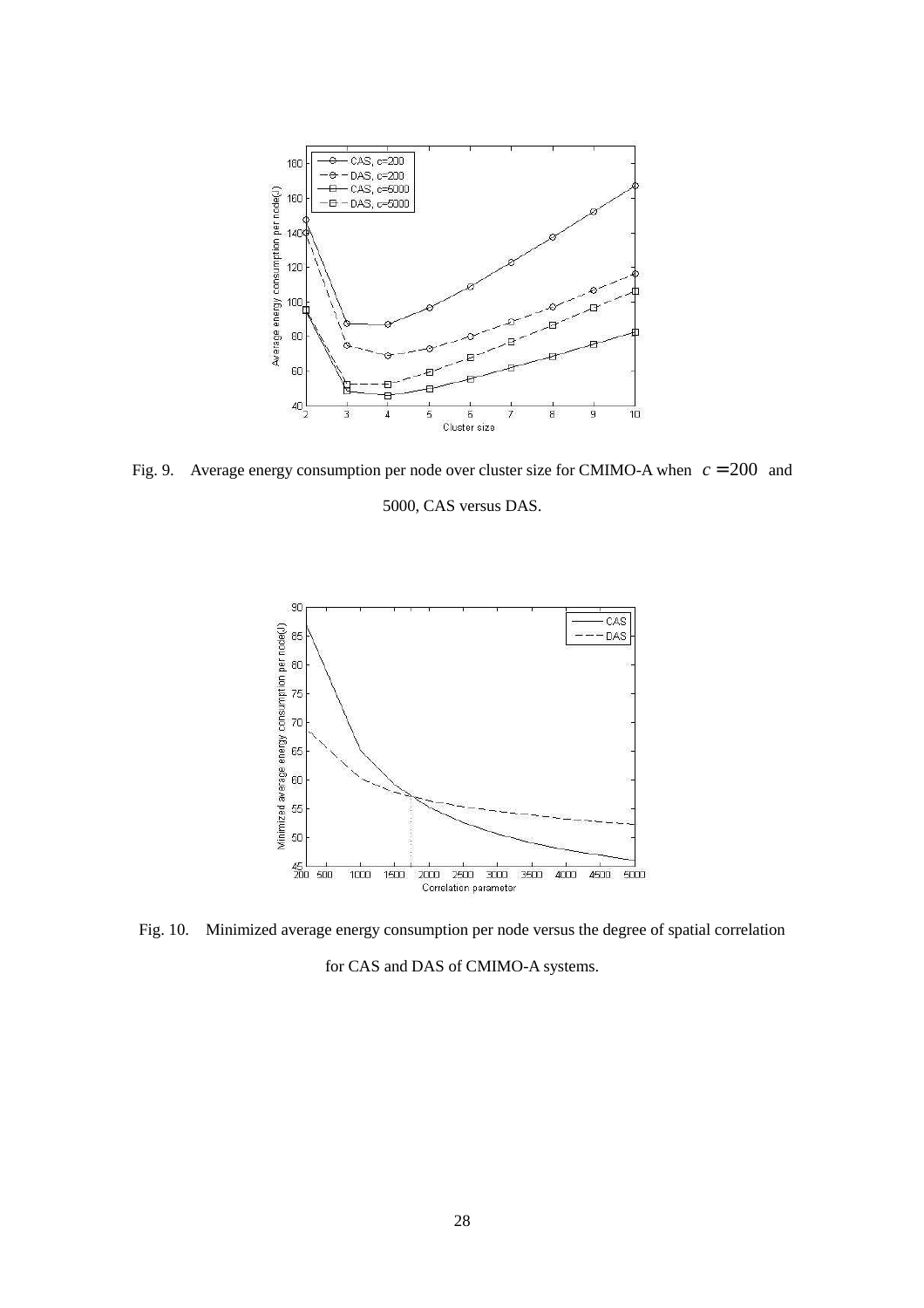## **Tables:**

Table I System parameters

| $P_{T} = 150mW$                                                                 | $P_R = 100mW$                              |
|---------------------------------------------------------------------------------|--------------------------------------------|
| $\eta = 0.35$                                                                   | $B = 10KHz$                                |
| $G_i G_r = 5dBi$                                                                | $M_i = 40dB$                               |
| $N_f = 10dB$                                                                    | $N_0 = -171 \text{dBm}/\text{Hz}$          |
| $\lambda = 0.12$ m                                                              | $E_{\text{comp}} = 5 \text{nJ/bit/signal}$ |
| $\varepsilon_{\text{intra}}^b = \overline{\varepsilon}_{\text{lh}}^b = 10^{-4}$ | $L = 2000$ bits                            |
| $D = 10000$ m                                                                   | $b=2$                                      |
| $\rho = 10^{-6}/m^2$                                                            | $c = 2500$                                 |

Appendix A:

Proof of Proposition 1: To prove this proposition, i.e.  $\nabla E(n \rightarrow \infty) > 0$ , is equivalent to showing that:

$$
\lim_{m\to\infty} E_{\text{node}}^{\text{CMIMO-A}}\left|_{n=m+1} - E_{\text{node}}^{\text{CMIMO-A}}\right|_{n=m} > 0.
$$

We split (21) into a number of components in order to examine their trends when  $n \rightarrow \infty$ .

$$
E_{\text{node}}^{\text{CMIMO-A}} = \frac{(n-1)LP_{\text{SISO}}^d}{nR_{\text{intra}}} + \frac{I_n P_{\text{SISO}}^d}{nR_{\text{intra}}} + \frac{(n-1)L(P_T + P_R)}{nR_{\text{intra}}} + \frac{q(n)I_n P_T}{nR_{\text{intra}}} + \frac{I_n P_R}{nR_{\text{intra}}} + \frac{(n-1)I_n P_R}{nR_{\text{intra}}} + \frac{I_n P_{\text{intra}}}{nR_{\text{intra}}} \tag{A1}
$$

Let

$$
E_1 = \frac{(n-1)LP_{\text{SISO}}^d}{nR_{\text{intra}}}
$$
 (A2)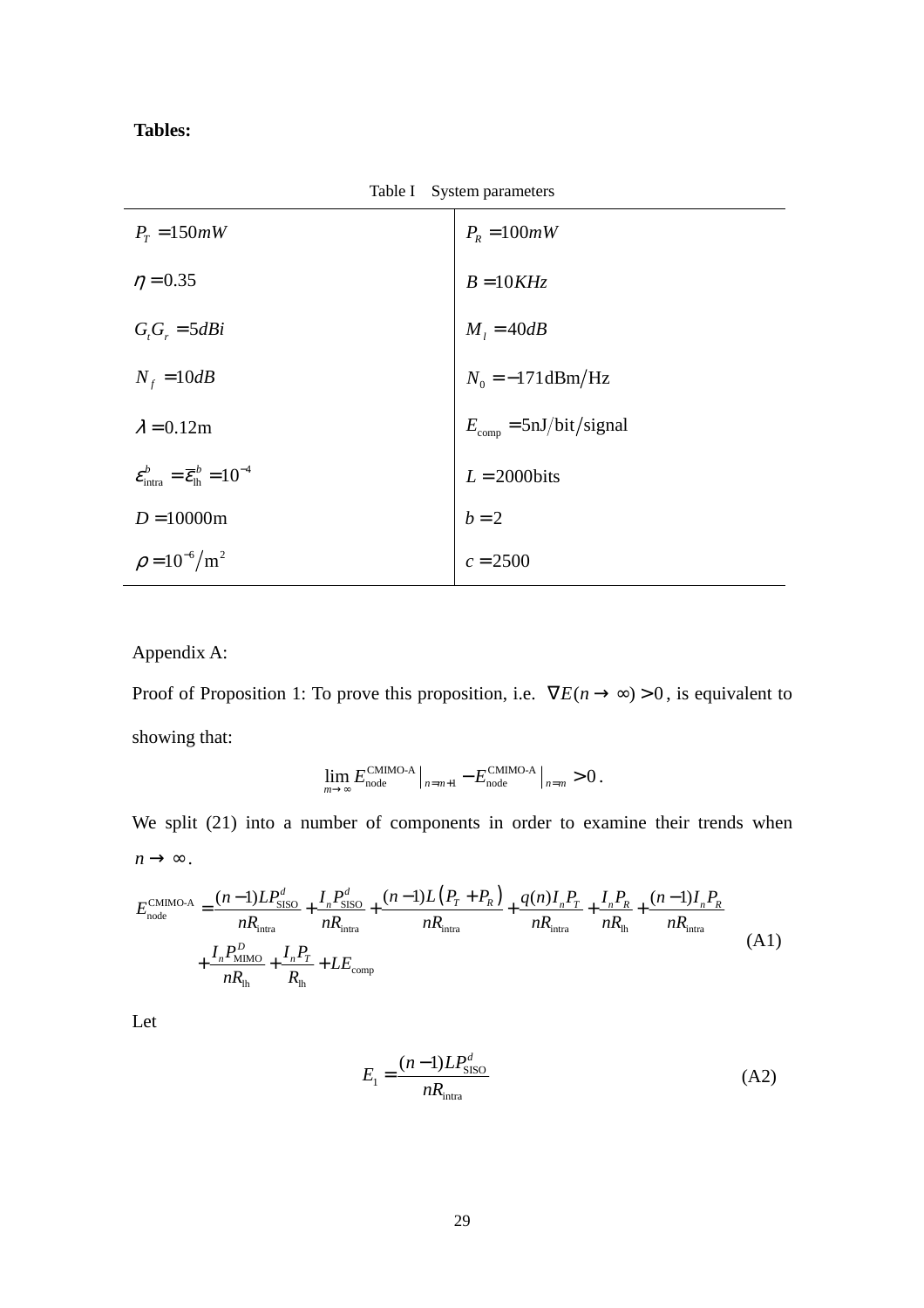$$
E_2 = \frac{I_n P_{\text{SISO}}^d}{nR_{\text{intra}}} \tag{A3}
$$

$$
E_3 = \frac{(n-1)L(P_T + P_R)}{nR_{\text{intra}}}
$$
(A4)

$$
E_4 = \frac{q(n)I_n P_T}{nR_{\text{intra}}} + \frac{I_n P_R}{nR_{\text{lh}}}
$$
(A5)

$$
E_{5} = \frac{(n-1)I_{n}P_{R}}{nR_{\text{intra}}} \tag{A6}
$$

$$
E_{6} = \frac{I_{n}P_{\text{MIMO}}^{D}}{nR_{\text{lh}}} \tag{A7}
$$

$$
E_7 = \frac{I_n P_T}{R_{\text{lh}}} \tag{A8}
$$

$$
E_s = LE_{\text{comp}} \tag{A9}
$$

We then show that  $\lim_{m \to \infty} E_i \big|_{n=m+1} - E_i \big|_{n=m} \ge 0, i = 1, 2, ..., 8$ .

1.  $E_1$ 

$$
E_1\big|_{n=m+1} - E_1\big|_{n=m} = \frac{L}{R_{\text{intra}}} \left(\frac{m^2 P_{\text{SISO}}^d\big|_{n=m+1} - \left(m^2 - 1\right) P_{\text{SISO}}^d\big|_{n=m}}{m(m+1)}\right) \tag{A10}
$$

From (4), we have

$$
P_{\text{SISO}}^d = \beta n \tag{A11}
$$

where  $\beta$  represents all the variables in (4) that are relative to *n*, i.e.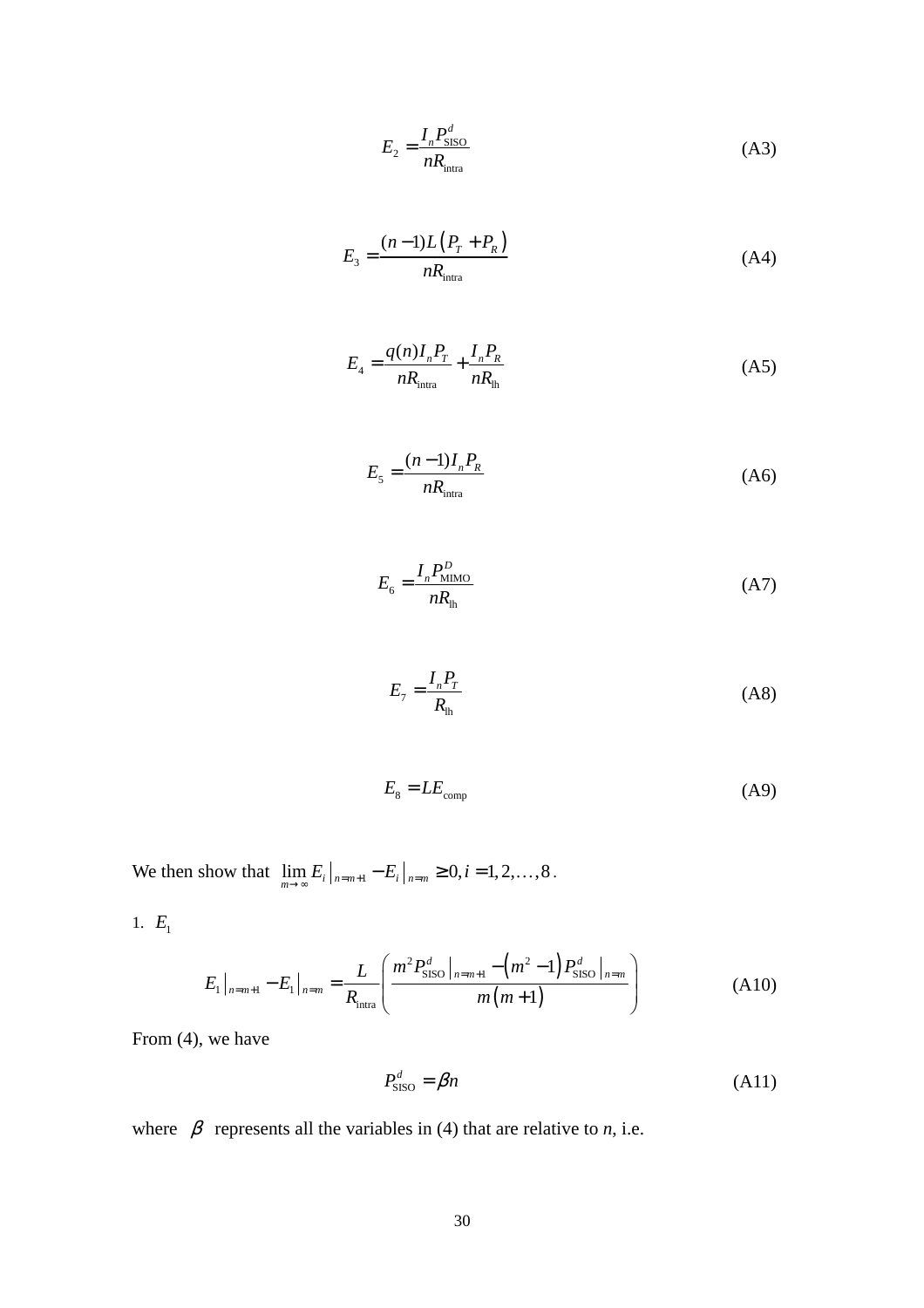$$
\beta = (1+\alpha)E_{\text{intra}}^{b} R_{\text{intra}} \frac{(4\pi)^{2}}{G_{i} G_{r} \lambda^{2} \rho \pi} M_{i} N_{f}
$$
(A12)

Thus

$$
E_1|_{n=m+1} - E_1|_{n=m} = \frac{L\beta}{R_{\text{intra}}} > 0
$$
\n(A13)

2.  $E_2$ 

$$
E_2\big|_{n=m+1} - E_2\big|_{n=m} = \frac{\beta}{R_{\text{intra}}} (I_{m+1} - I_m) > 0 \tag{A14}
$$

3.  $E_3$ 

$$
E_3\big|_{n=m+1} - E_3\big|_{n=m} = \frac{L\big(P_r + P_R\big)}{R_{\text{intra}}} \bigg(\frac{1}{m(m+1)}\bigg) > 0\tag{A15}
$$

4.  $E_4$ 

$$
E_4\big|_{n=m+1} - E_4\big|_{n=m} = \left(\frac{q(n)P_T}{R_{\text{intra}}} + \frac{P_R}{R_{\text{lh}}}\right) \left(\frac{I_{m+1} - I_m}{m+1} - \frac{I_m}{m(m+1)}\right) \tag{A16}
$$

From (10), we have

$$
I_{m+1} - I_m = \left[1 - \frac{1}{\left(d_{m+1}/c + 1\right)}\right] L\tag{A17}
$$

When  $m \rightarrow \infty$ ,  $d_m \rightarrow const$  (constant). Therefore,

$$
\lim_{m \to \infty} I_{m+1} - I_m = const \tag{A18}
$$

$$
\lim_{m \to \infty} \frac{I_{m+1} - I_m}{m+1} = 0
$$
\n(A19)

$$
\lim_{m \to \infty} \frac{I_m}{m} = const \tag{A20}
$$

According to (A16), (A19) and (A20), we have

$$
\lim_{m \to \infty} E_4 \big|_{n=m+1} - E_4 \big|_{n=m} = 0 \, .
$$

5.  $E_5$ 

$$
E_{5}|_{n=m+1} - E_{5}|_{n=m} = \frac{P_{R}}{R_{\text{intra}}} \left( \frac{m(I_{m+1} - I_{m})}{m+1} + \frac{I_{m}}{m(m+1)} \right)
$$
(A21)